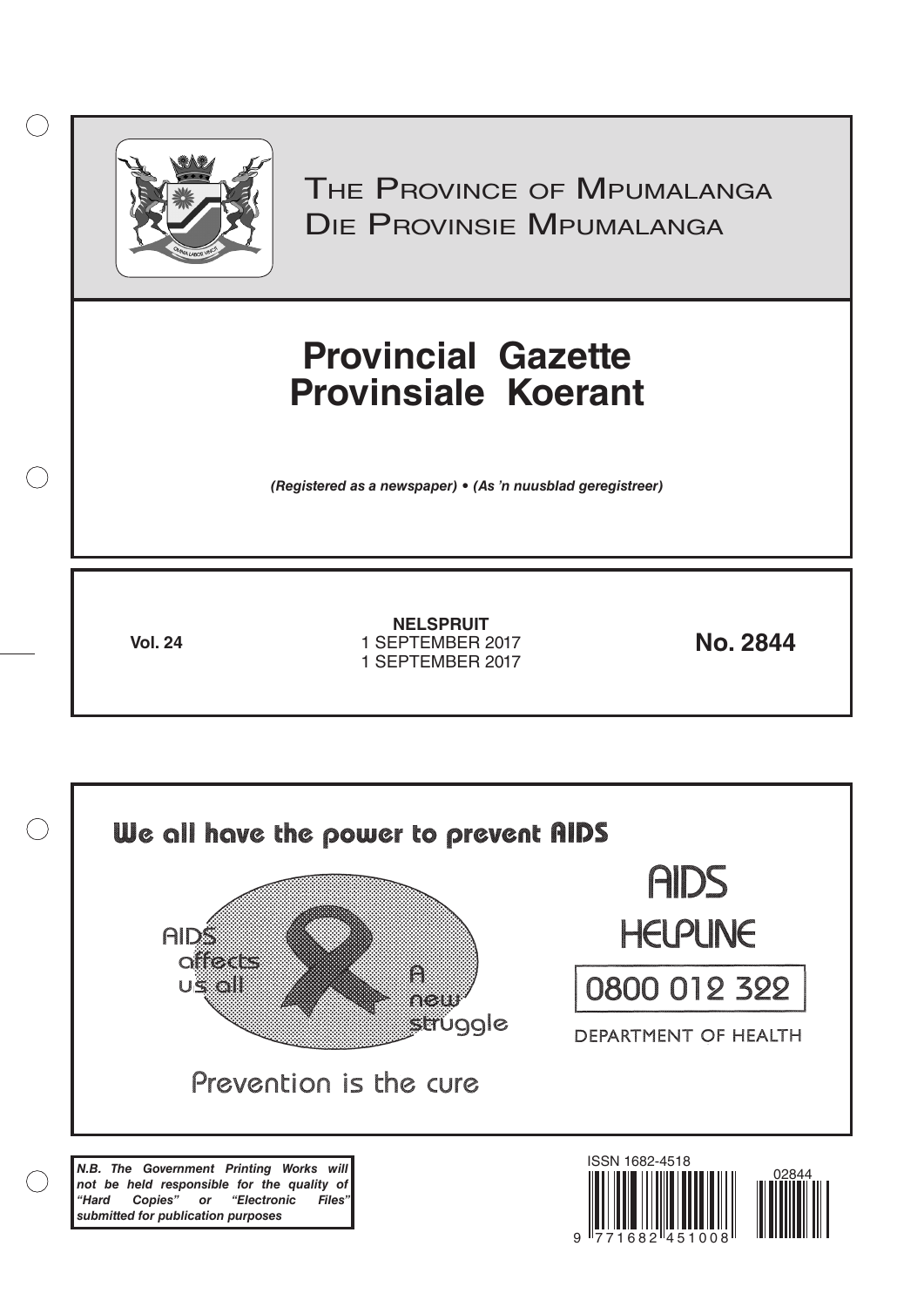# **IMPORTANT NOTICE:**

**The GovernmenT PrinTinG Works Will noT be held resPonsible for any errors ThaT miGhT occur due To The submission of incomPleTe / incorrecT / illeGible coPy.**

**no fuTure queries Will be handled in connecTion WiTh The above.**

### **CONTENTS**

|          |                                                                                                        | Gazette      | Page     |
|----------|--------------------------------------------------------------------------------------------------------|--------------|----------|
|          |                                                                                                        | No.          | No.      |
|          | <b>GENERAL NOTICES • ALGEMENE KENNISGEWINGS</b>                                                        |              |          |
| 92       | Govan Mbeki Spatial Planning and Land Use Management By-law, 2016: Erf 1124 (park), Evander            | 2844         | 11       |
| 93       | Govan Mbeki Spatial Planning and Land Use Management By-Laws, 2016: Portion of the remainder of Erf    | 2844         | 12       |
| 94       | Steve Tshwete Town-planning Scheme, 2004: Proposed Portion 371 (a portion of Portion 365), of the Farm | 2844         | 12       |
| 94       | Steve Tshwete-dorpsbeplanningskema, 2004: Voorgestelde Gedeelte 371 (gedeelte van Gedeelte 365) van    | 2844         | 13       |
| 95       | Steve Tshwete Spatial Planning and Land Use Management By-law, 2016: Portion 371 (a portion of Portion | 2844         | 13       |
| 95       | Steve Tshwete Ruimtelike Beplanning en Grondgebruiksbestuur Bywet, 2016: Gedeelte 371 (gedeelte van    | 2844         | 14       |
|          | <b>PROVINCIAL NOTICES • PROVINSIALE KENNISGEWINGS</b>                                                  |              |          |
| 99       | Steve Tshwete Spatial Planning and Land Use Management By-Law, 2016: Portion of Erf 3717,              | 2844         | 15       |
| 99       | Steve Tshwete Ruimtelike Beplanning en Grondgebruik Wet Verordening, 2016: Gedeelte van Erf 3717,      | 2844         | 16       |
| 102      | Steve Tshwete Spatial Planning and Land Use Management Bylaw, 2016: Portion of Erf 3717,               | 2844         | 17       |
| 102      | Die Ruimtelike Beplanning En Grond Gebruik Wet Verondering, 2016: Gedeelte van Erf 3717,               | 2844         | 18       |
|          | <b>LOCAL AUTHORITY NOTICES • PLAASLIKE OWERHEIDS KENNISGEWINGS</b>                                     |              |          |
| 90       | Spatial Planning and Land Use Management, 2015: Holding 267, Modder East Orchards Agricultural         | 2844         | 19       |
| 91<br>92 | Spatial Planning and Land Use Management, 2015: Portion 175 of the farm Maggiesdal 456 JT              | 2844<br>2844 | 19<br>20 |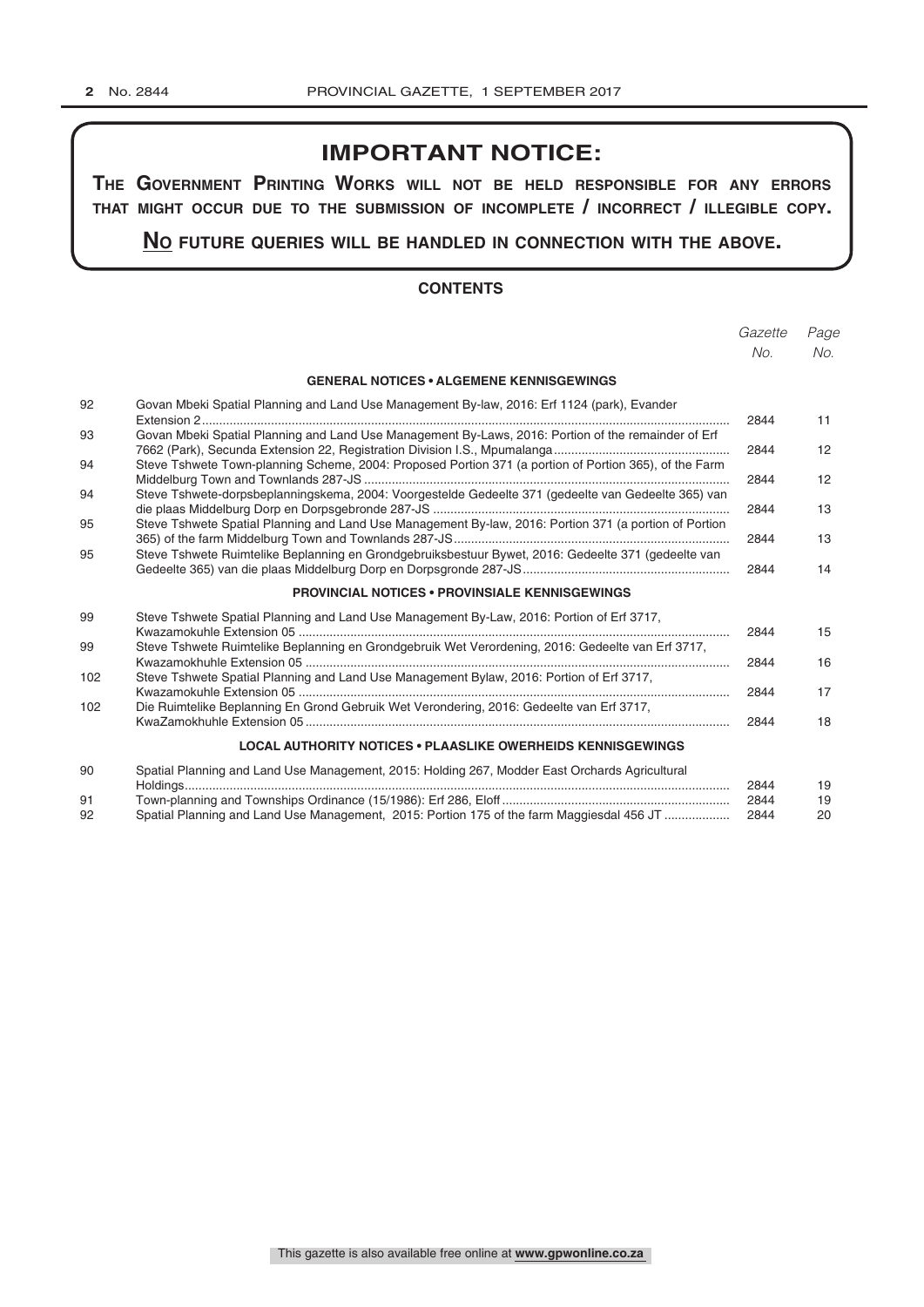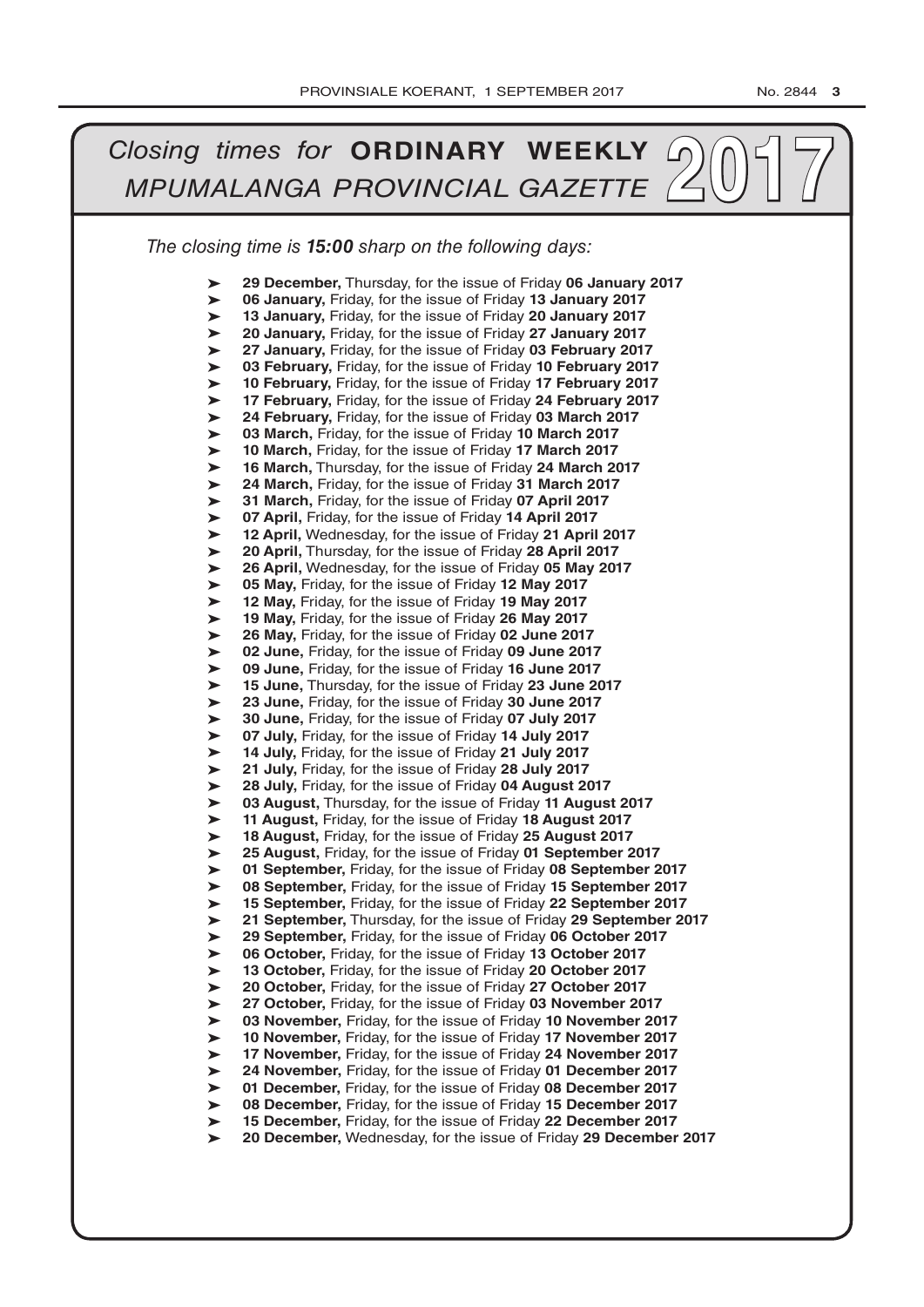# **LIST OF TARIFF RATES** FOR PUBLICATION OF NOTICES **COMMENCEMENT: 1 APRIL 2016**

# **NATIONAL AND PROVINCIAL**

Notice sizes for National, Provincial & Tender gazettes 1/4, 2/4, 3/4, 4/4 per page. Notices submitted will be charged at R1000 per full page, pro-rated based on the above categories.

| <b>Pricing for National, Provincial - Variable Priced Notices</b> |                          |                      |  |  |  |  |
|-------------------------------------------------------------------|--------------------------|----------------------|--|--|--|--|
| Notice Type                                                       | <b>Page Space</b>        | <b>New Price (R)</b> |  |  |  |  |
| Ordinary National, Provincial                                     | 1/4 - Quarter Page       | 250.00               |  |  |  |  |
| Ordinary National, Provincial                                     | 2/4 - Half Page          | 500.00               |  |  |  |  |
| Ordinary National, Provincial                                     | 3/4 - Three Quarter Page | 750.00               |  |  |  |  |
| Ordinary National, Provincial                                     | 4/4 - Full Page          | 1000.00              |  |  |  |  |

# **EXTRA-ORDINARY**

All Extra-ordinary National and Provincial gazette notices are non-standard notices and attract a variable price based on the number of pages submitted.

The pricing structure for National and Provincial notices which are submitted as **Extra ordinary submissions** will be charged at **R3000** per page.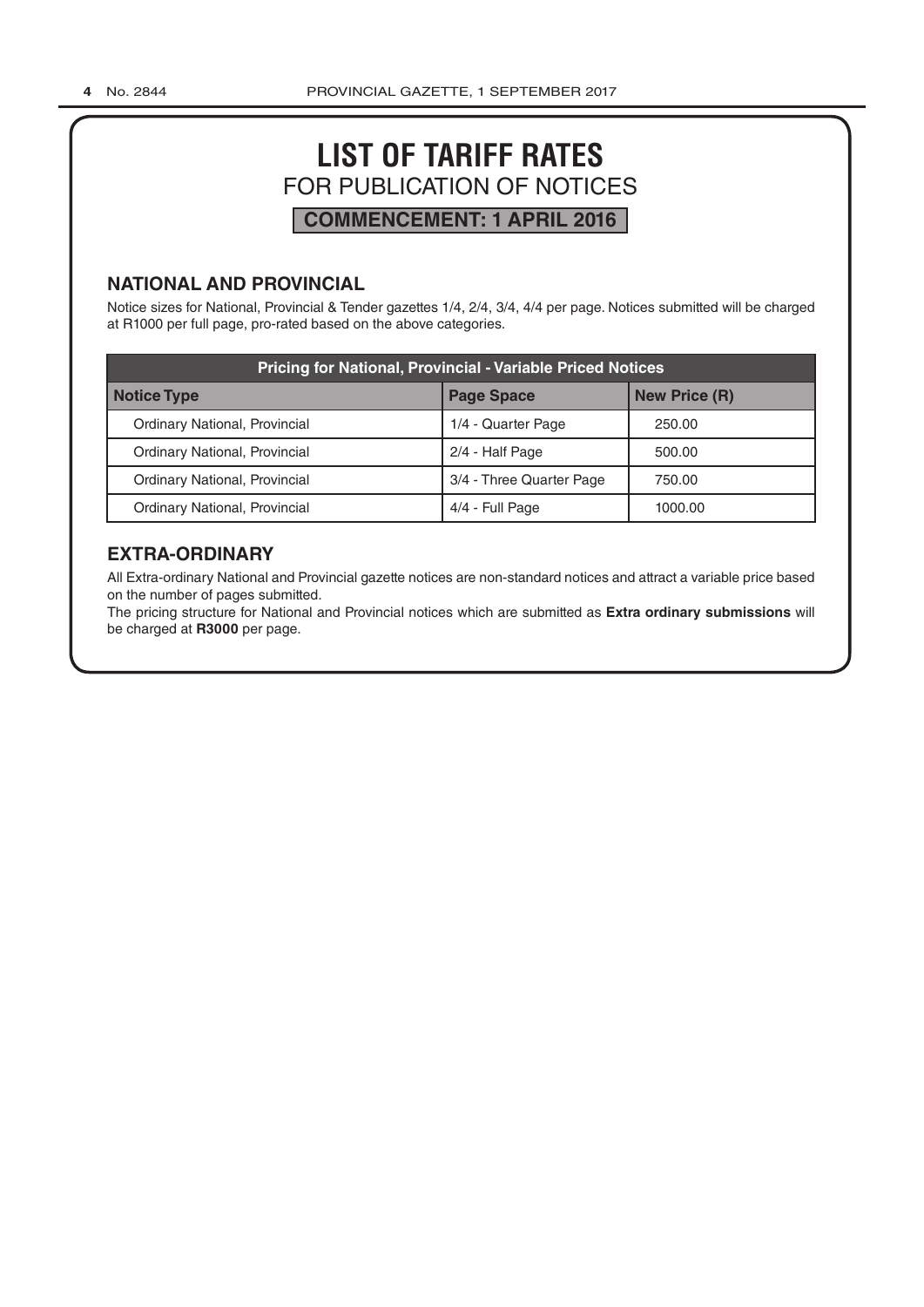The **Government Printing Works** (**GPW**) has established rules for submitting notices in line with its electronic notice processing system, which requires the use of electronic *Adobe* Forms. Please ensure that you adhere to these guidelines when completing and submitting your notice submission.

# **Closing Times for ACCepTAnCe of noTiCes**

- 1. The *Government Gazette* and *Government Tender Bulletin* are weekly publications that are published on Fridays and the closing time for the acceptance of notices is strictly applied according to the scheduled time for each gazette.
- 2. Please refer to the Submission Notice Deadline schedule in the table below. This schedule is also published online on the Government Printing works website www.gpwonline.co.za

All re-submissions will be subject to the standard cut-off times. **All notices received after the closing time will be rejected**.

| <b>Government Gazette Type</b>                   | <b>Publication</b><br><b>Frequency</b> | <b>Publication Date</b>                              | <b>Submission Deadline</b>                              | <b>Cancellations Deadline</b>                   |
|--------------------------------------------------|----------------------------------------|------------------------------------------------------|---------------------------------------------------------|-------------------------------------------------|
| <b>National Gazette</b>                          | Weekly                                 | Friday                                               | Friday 15h00 for next Friday                            | Tuesday, 15h00 - 3 days<br>prior to publication |
| <b>Regulation Gazette</b>                        | Weekly                                 | Friday                                               | Friday 15h00, to be published<br>the following Friday   | Tuesday, 15h00 - 3 days<br>prior to publication |
| <b>Petrol Price Gazette</b>                      | As required                            | First Wednesday of<br>the month                      | One week before publication                             | 3 days prior to<br>publication                  |
| <b>Road Carrier Permits</b>                      | Weekly                                 | Friday                                               | Thursday 15h00, to be<br>published the following Friday | 3 days prior to<br>publication                  |
| Unclaimed Monies (justice,<br>labour or lawyers) | January / As<br>required<br>2 per year | Any                                                  | 15 January / As required                                | 3 days prior to<br>publication                  |
| Parliament (acts, white paper,<br>green paper)   | As required                            | Any                                                  |                                                         | 3 days prior to<br>publication                  |
| <b>Manuals</b>                                   | As required                            | Any                                                  | <b>None</b>                                             | <b>None</b>                                     |
| <b>State of Budget</b><br>(National Treasury)    | <b>Monthly</b>                         | Any                                                  | 7 days prior to publication                             | 3 days prior to<br>publication                  |
| Legal Gazettes A, B and C                        | Weekly                                 | Friday                                               | One week before publication                             | Tuesday, 15h00 - 3 days<br>prior to publication |
| <b>Tender Bulletin</b>                           | Weekly                                 | Friday                                               | Friday 15h00 for next Friday                            | Tuesday, 15h00 - 3 days<br>prior to publication |
| Gauteng                                          | Weekly                                 | Wednesday                                            | Two weeks before publication                            | 3 days after submission<br>deadline             |
| <b>Eastern Cape</b>                              | Weekly                                 | Monday                                               | One week before publication                             | 3 days prior to<br>publication                  |
| Northern Cape                                    | Weekly                                 | Monday                                               | One week before publication                             | 3 days prior to<br>publication                  |
| <b>North West</b>                                | Weekly                                 | Tuesday                                              | One week before publication                             | 3 days prior to<br>publication                  |
| KwaZulu-Natal                                    | Weekly                                 | Thursday                                             | One week before publication                             | 3 days prior to<br>publication                  |
| Limpopo                                          | Weekly                                 | Friday                                               | One week before publication                             | 3 days prior to<br>publication                  |
| Mpumalanga                                       | Weekly                                 | Friday                                               | One week before publication                             | 3 days prior to<br>publication                  |
| <b>Gauteng Liquor License</b><br>Gazette         | Monthly                                | Wednesday before<br>the First Friday of the<br>month | Two weeks before publication                            | 3 days after submission<br>deadline             |
| Northern Cape Liquor License<br>Gazette          | Monthly                                | First Friday of the<br>month                         | Two weeks before publication                            | 3 days after submission<br>deadline             |
| National Liquor License Gazette                  | <b>Monthly</b>                         | First Friday of the<br>month                         | Two weeks before publication                            | 3 days after submission<br>deadline             |
| Mpumalanga Liquor License<br>Gazette             | 2 per month                            | Second & Fourth<br>Friday                            | One week before                                         | 3 days prior to<br>publication                  |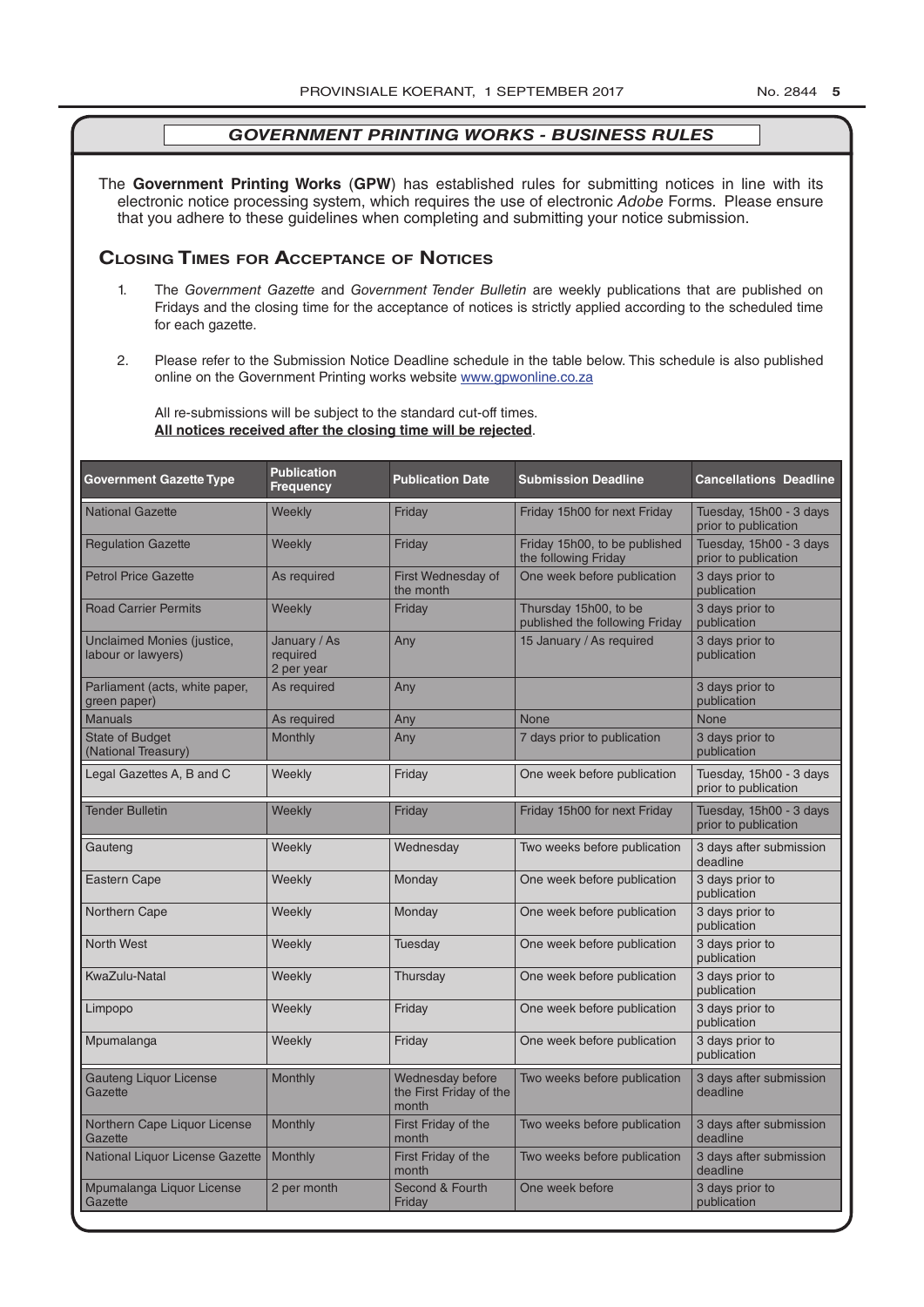#### **exTrAordinAry gAzeTTes**

3. *Extraordinary Gazettes* can have only one publication date. If multiple publications of an *Extraordinary Gazette* are required, a separate Z95/Z95Prov *Adobe* Forms for each publication date must be submitted.

#### **NOTICE SUBMISSION PROCESS**

- 4. Download the latest *Adobe* form, for the relevant notice to be placed, from the **Government Printing Works** website www.gpwonline.co.za.
- 5. The *Adobe* form needs to be completed electronically using *Adobe Acrobat* / *Acrobat Reader*. Only electronically completed *Adobe* forms will be accepted. No printed, handwritten and/or scanned *Adobe* forms will be accepted.
- 6. The completed electronic *Adobe* form has to be submitted via email to submit.egazette@gpw.gov.za. The form needs to be submitted in its original electronic *Adobe* format to enable the system to extract the completed information from the form for placement in the publication.
- 7. Every notice submitted **must** be accompanied by an official **GPW** quotation. This must be obtained from the *eGazette* Contact Centre.
- 8. Each notice submission should be sent as a single email. The email **must** contain **all documentation relating to a particular notice submission**.
	- 8.1. Each of the following documents must be attached to the email as a separate attachment:
		- 8.1.1. An electronically completed *Adobe* form, specific to the type of notice that is to be placed.
			- 8.1.1.1. For National *Government Gazette* or *Provincial Gazette* notices, the notices must be accompanied by an electronic Z95 or Z95Prov *Adobe* form
			- 8.1.1.2. The notice content (body copy) **MUST** be a separate attachment.
		- 8.1.2. A copy of the official **Government Printing Works** quotation you received for your notice . *(Please see Quotation section below for further details)*
		- 8.1.3. A valid and legible Proof of Payment / Purchase Order: **Government Printing Works** account customer must include a copy of their Purchase Order*.* **Non**-**Government Printing Works** account customer needs to submit the proof of payment for the notice
		- 8.1.4. Where separate notice content is applicable (Z95, Z95 Prov and TForm 3, it should **also** be attached as a separate attachment. *(Please see the Copy Section below, for the specifications)*.
		- 8.1.5. Any additional notice information if applicable.
- 9. The electronic *Adobe* form will be taken as the primary source for the notice information to be published. Instructions that are on the email body or covering letter that contradicts the notice form content will not be considered. The information submitted on the electronic *Adobe* form will be published as-is.
- 10. To avoid duplicated publication of the same notice and double billing, Please submit your notice **ONLY ONCE.**
- 11. Notices brought to **GPW** by "walk-in" customers on electronic media can only be submitted in *Adobe* electronic form format. All "walk-in" customers with notices that are not on electronic *Adobe* forms will be routed to the Contact Centre where they will be assisted to complete the forms in the required format.
- 12. Should a customer submit a bulk submission of hard copy notices delivered by a messenger on behalf of any organisation e.g. newspaper publisher, the messenger will be referred back to the sender as the submission does not adhere to the submission rules.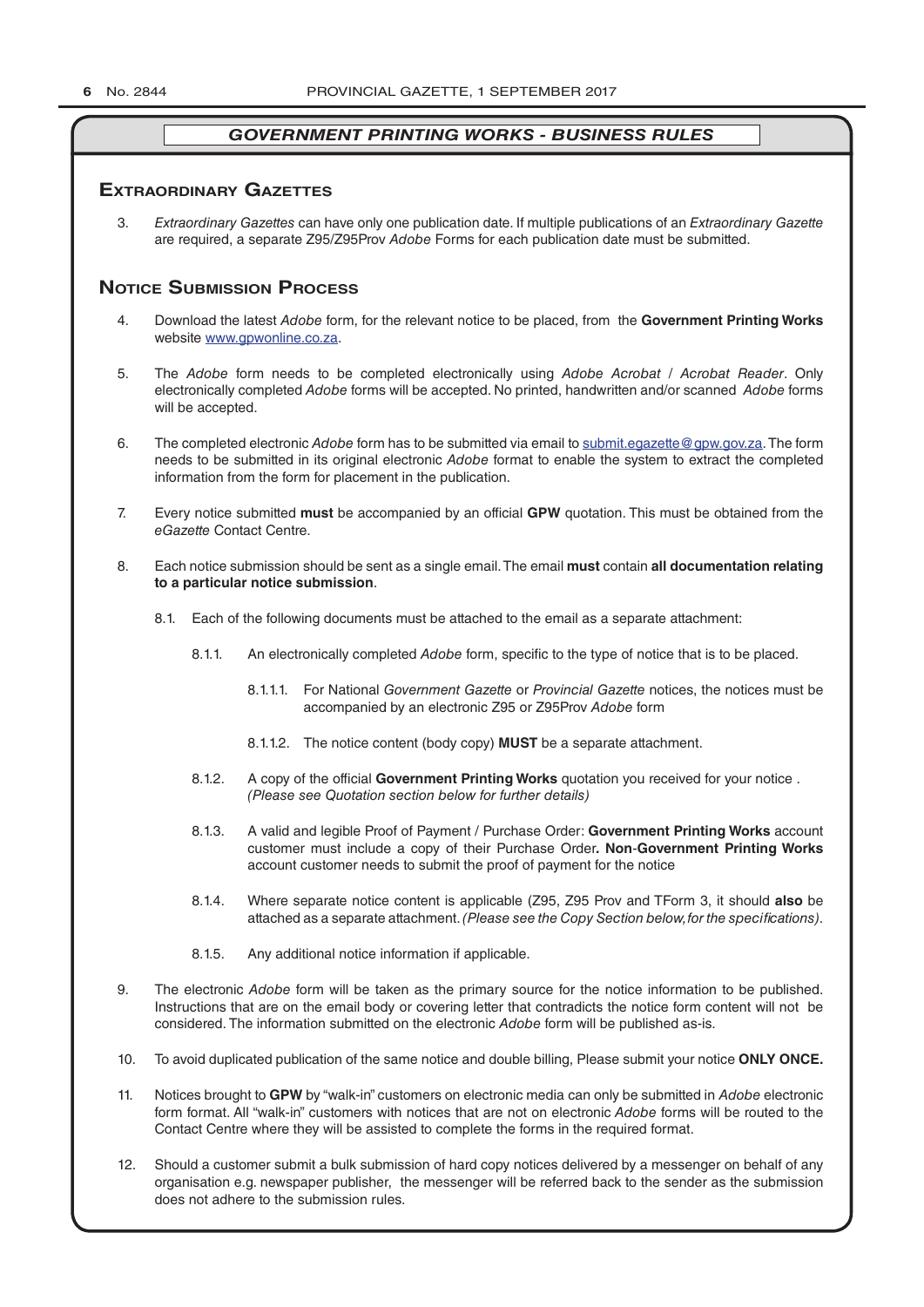#### **QuoTATions**

- 13. Quotations are valid until the next tariff change.
	- 13.1. *Take note:* **GPW**'s annual tariff increase takes place on *1 April* therefore any quotations issued, accepted and submitted for publication up to *31 March* will keep the old tariff. For notices to be published from 1 April, a quotation must be obtained from **GPW** with the new tariffs. Where a tariff increase is implemented during the year, **GPW** endeavours to provide customers with 30 days' notice of such changes.
- 14. Each quotation has a unique number.
- 15. Form Content notices must be emailed to the *eGazette* Contact Centre for a quotation.
	- 15.1. The *Adobe* form supplied is uploaded by the Contact Centre Agent and the system automatically calculates the cost of your notice based on the layout/format of the content supplied.
	- 15.2. It is critical that these *Adobe* Forms are completed correctly and adhere to the guidelines as stipulated by **GPW**.

#### 16. **APPLICABLE ONLY TO GPW ACCOUNT HOLDERS**:

- 16.1. **GPW** Account Customers must provide a valid **GPW** account number to obtain a quotation.
- 16.2. Accounts for **GPW** account customers **must** be active with sufficient credit to transact with **GPW** to submit notices.
	- 16.2.1. If you are unsure about or need to resolve the status of your account, please contact the **GPW** Finance Department prior to submitting your notices. (If the account status is not resolved prior to submission of your notice, the notice will be failed during the process).

#### 17. **APPLICABLE ONLY TO CASH CUSTOMERS:**

- 17.1. Cash customers doing **bulk payments** must use a **single email address** in order to use the **same proof of payment** for submitting multiple notices.
- 18. The responsibility lies with you, the customer, to ensure that the payment made for your notice(s) to be published is sufficient to cover the cost of the notice(s).
- 19. Each quotation will be associated with one proof of payment / purchase order / cash receipt.
	- 19.1. This means that **the quotation number can only be used once to make a payment.**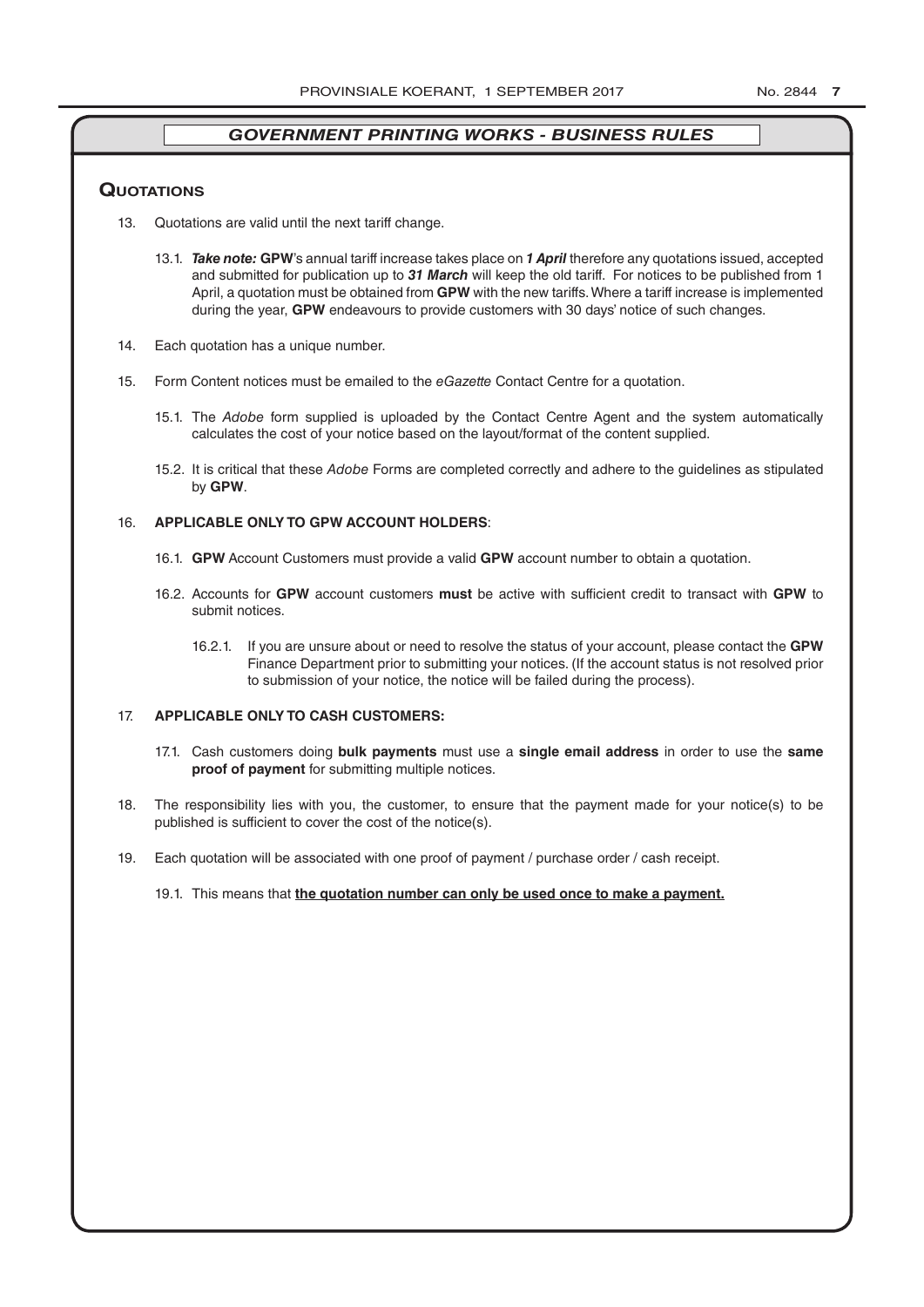#### **COPY (SEPARATE NOTICE CONTENT DOCUMENT)**

- 20. Where the copy is part of a separate attachment document for Z95, Z95Prov and TForm03
	- 20.1. Copy of notices must be supplied in a separate document and may not constitute part of any covering letter, purchase order, proof of payment or other attached documents.

The content document should contain only one notice. (You may include the different translations of the same notice in the same document).

20.2. The notice should be set on an A4 page, with margins and fonts set as follows:

Page size  $=$  A4 Portrait with page margins: Top  $=$  40mm, LH/RH  $=$  16mm, Bottom  $=$  40mm; Use font size: Arial or Helvetica 10pt with 11pt line spacing;

Page size = A4 Landscape with page margins: Top = 16mm, LH/RH = 40mm, Bottom = 16mm; Use font size: Arial or Helvetica 10pt with 11pt line spacing;

#### **CAnCellATions**

- 21. Cancellation of notice submissions are accepted by **GPW** according to the deadlines stated in the table above in point 2. Non-compliance to these deadlines will result in your request being failed. Please pay special attention to the different deadlines for each gazette. Please note that any notices cancelled after the cancellation deadline will be published and charged at full cost.
- 22. Requests for cancellation must be sent by the original sender of the notice and must accompanied by the relevant notice reference number (N-) in the email body.

#### **AmendmenTs To noTiCes**

23. With effect from 01 October 2015, **GPW** will not longer accept amendments to notices. The cancellation process will need to be followed according to the deadline and a new notice submitted thereafter for the next available publication date.

# **REJECTIONS**

- 24. All notices not meeting the submission rules will be rejected to the customer to be corrected and resubmitted. Assistance will be available through the Contact Centre should help be required when completing the forms. (012-748 6200 or email info.egazette@gpw.gov.za). Reasons for rejections include the following:
	- 24.1. Incorrectly completed forms and notices submitted in the wrong format, will be rejected.
	- 24.2. Any notice submissions not on the correct *Adobe* electronic form, will be rejected.
	- 24.3. Any notice submissions not accompanied by the proof of payment / purchase order will be rejected and the notice will not be processed.
	- 24.4. Any submissions or re-submissions that miss the submission cut-off times will be rejected to the customer. The Notice needs to be re-submitted with a new publication date.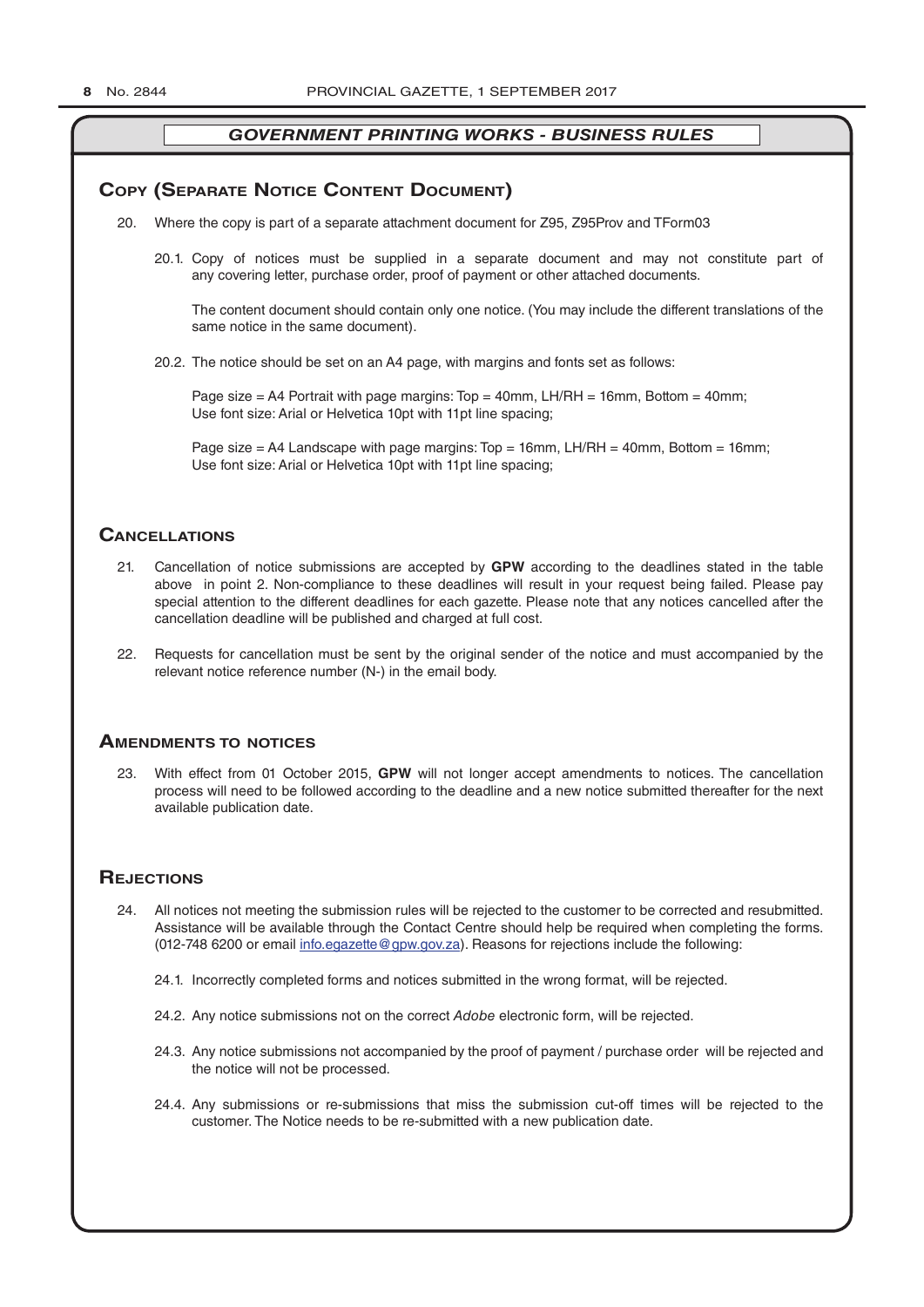#### **ApprovAl of noTiCes**

- 25. Any notices other than legal notices are subject to the approval of the Government Printer, who may refuse acceptance or further publication of any notice.
- 26. No amendments will be accepted in respect to separate notice content that was sent with a Z95 or Z95Prov notice submissions. The copy of notice in layout format (previously known as proof-out) is only provided where requested, for Advertiser to see the notice in final Gazette layout. Should they find that the information submitted was incorrect, they should request for a notice cancellation and resubmit the corrected notice, subject to standard submission deadlines. The cancellation is also subject to the stages in the publishing process, i.e. If cancellation is received when production (printing process) has commenced, then the notice cannot be cancelled.

#### **governmenT prinTer indemnified AgAinsT liAbiliTy**

- 27. The Government Printer will assume no liability in respect of—
	- 27.1. any delay in the publication of a notice or publication of such notice on any date other than that stipulated by the advertiser;
	- 27.2. erroneous classification of a notice, or the placement of such notice in any section or under any heading other than the section or heading stipulated by the advertiser;
	- 27.3. any editing, revision, omission, typographical errors or errors resulting from faint or indistinct copy.

#### **liAbiliTy of AdverTiser**

28. Advertisers will be held liable for any compensation and costs arising from any action which may be instituted against the Government Printer in consequence of the publication of any notice.

#### **CusTomer inQuiries**

Many of our customers request immediate feedback/confirmation of notice placement in the gazette from our Contact Centre once they have submitted their notice – While **GPW** deems it one of their highest priorities and responsibilities to provide customers with this requested feedback and the best service at all times, we are only able to do so once we have started processing your notice submission.

**GPW** has a 2-working day turnaround time for processing notices received according to the business rules and deadline submissions.

Please keep this in mind when making inquiries about your notice submission at the Contact Centre.

- 29. Requests for information, quotations and inquiries must be sent to the Contact Centre ONLY.
- 30. Requests for Quotations (RFQs) should be received by the Contact Centre at least **2 working days** before the submission deadline for that specific publication.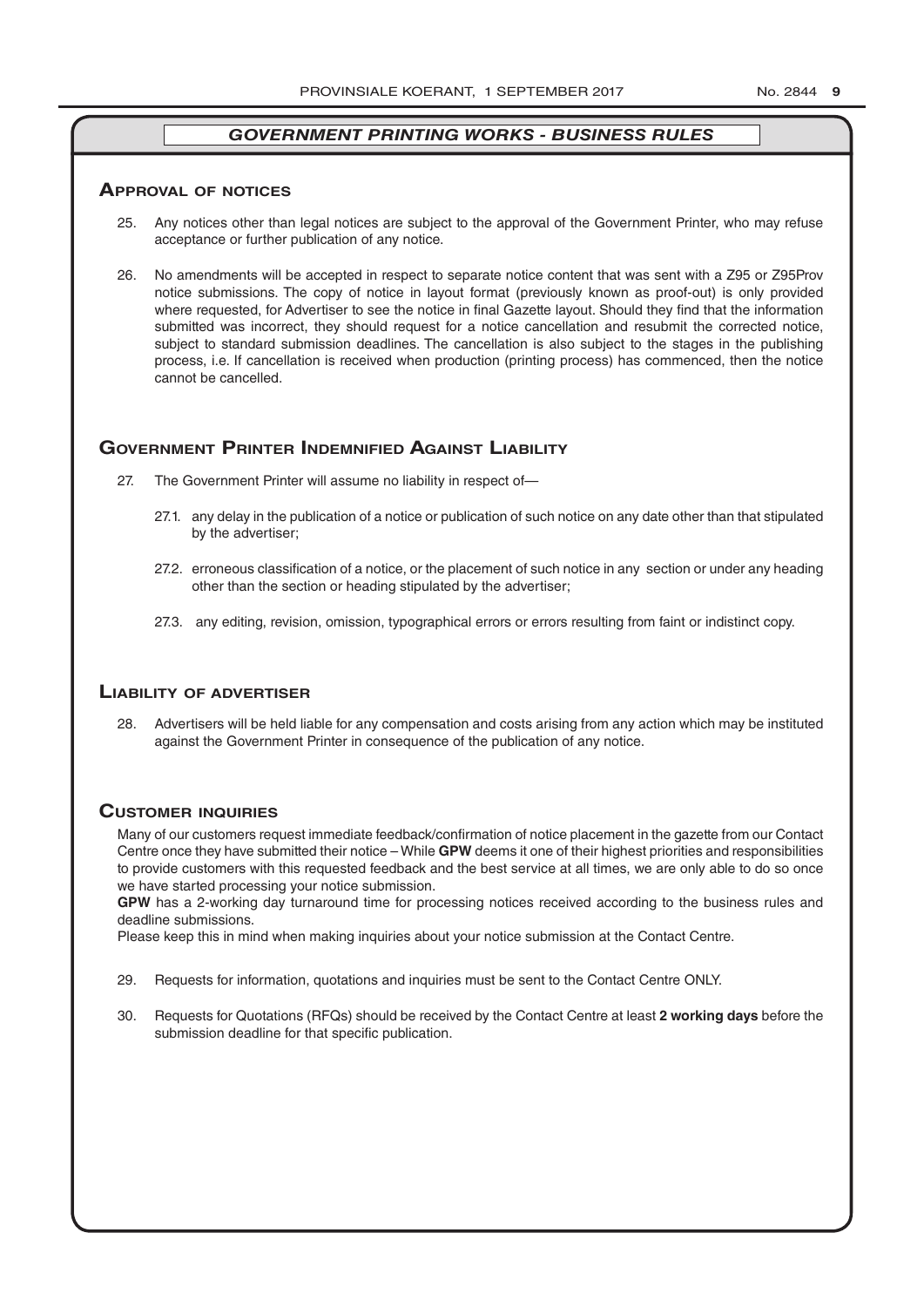#### **pAymenT of CosT**

- 31. The Request for Quotation for placement of the notice should be sent to the Gazette Contact Centre as indicated above, prior to submission of notice for advertising.
- 32. Payment should then be made, or Purchase Order prepared based on the received quotation, prior to the submission of the notice for advertising as these documents i.e. proof of payment or Purchase order will be required as part of the notice submission, as indicated earlier.
- 33. Every proof of payment must have a valid **GPW** quotation number as a reference on the proof of payment document.
- 34. Where there is any doubt about the cost of publication of a notice, and in the case of copy, an enquiry, accompanied by the relevant copy, should be addressed to the Gazette Contact Centre, **Government Printing Works**, Private Bag X85, Pretoria, 0001 email: info.egazette@gpw.gov.za before publication.
- 35. Overpayment resulting from miscalculation on the part of the advertiser of the cost of publication of a notice will not be refunded, unless the advertiser furnishes adequate reasons why such miscalculation occurred. In the event of underpayments, the difference will be recovered from the advertiser, and future notice(s) will not be published until such time as the full cost of such publication has been duly paid in cash or electronic funds transfer into the **Government Printing Works** banking account.
- 36. In the event of a notice being cancelled, a refund will be made only if no cost regarding the placing of the notice has been incurred by the **Government Printing Works**.
- 37. The **Government Printing Works** reserves the right to levy an additional charge in cases where notices, the cost of which has been calculated in accordance with the List of Fixed Tariff Rates, are subsequently found to be excessively lengthy or to contain overmuch or complicated tabulation.

# **proof of publiCATion**

- 38. Copies of any of the *Government Gazette* or *Provincial Gazette* can be downloaded from the **Government Printing Works** website www.gpwonline.co.za free of charge, should a proof of publication be required.
- 39. Printed copies may be ordered from the Publications department at the ruling price. The **Government Printing Works** will assume no liability for any failure to post or for any delay in despatching of such *Government Gazette*(s).

#### *GOVERNMENT PRINTING WORKS CONTACT INFORMATION*

| <b>Physical Address:</b>                                 | <b>Postal Address:</b>                                              | <b>GPW Banking Details:</b>               |
|----------------------------------------------------------|---------------------------------------------------------------------|-------------------------------------------|
| <b>Government Printing Works</b>                         | Private Bag X85                                                     | <b>Bank: ABSA Bosman Street</b>           |
| 149 Bosman Street                                        | Pretoria                                                            | <b>Account No.: 405 7114 016</b>          |
| Pretoria                                                 | 0001                                                                | <b>Branch Code: 632-005</b>               |
| For Gazette and Notice submissions: Gazette Submissions: |                                                                     | <b>E-mail:</b> submit.eqazette@gpw.gov.za |
|                                                          | <b>For queries and quotations, contact: Gazette Contact Centre:</b> |                                           |
|                                                          |                                                                     | <b>Tel: 012-748 6200</b>                  |
| <b>Contact person for subscribers: Mrs M. Toka:</b>      | <b>E-mail:</b> subscriptions $@$ gpw.gov.za                         |                                           |
|                                                          |                                                                     | <b>Tel: 012-748-6066 / 6060 / 6058</b>    |
|                                                          |                                                                     | Fax: 012-323-9574                         |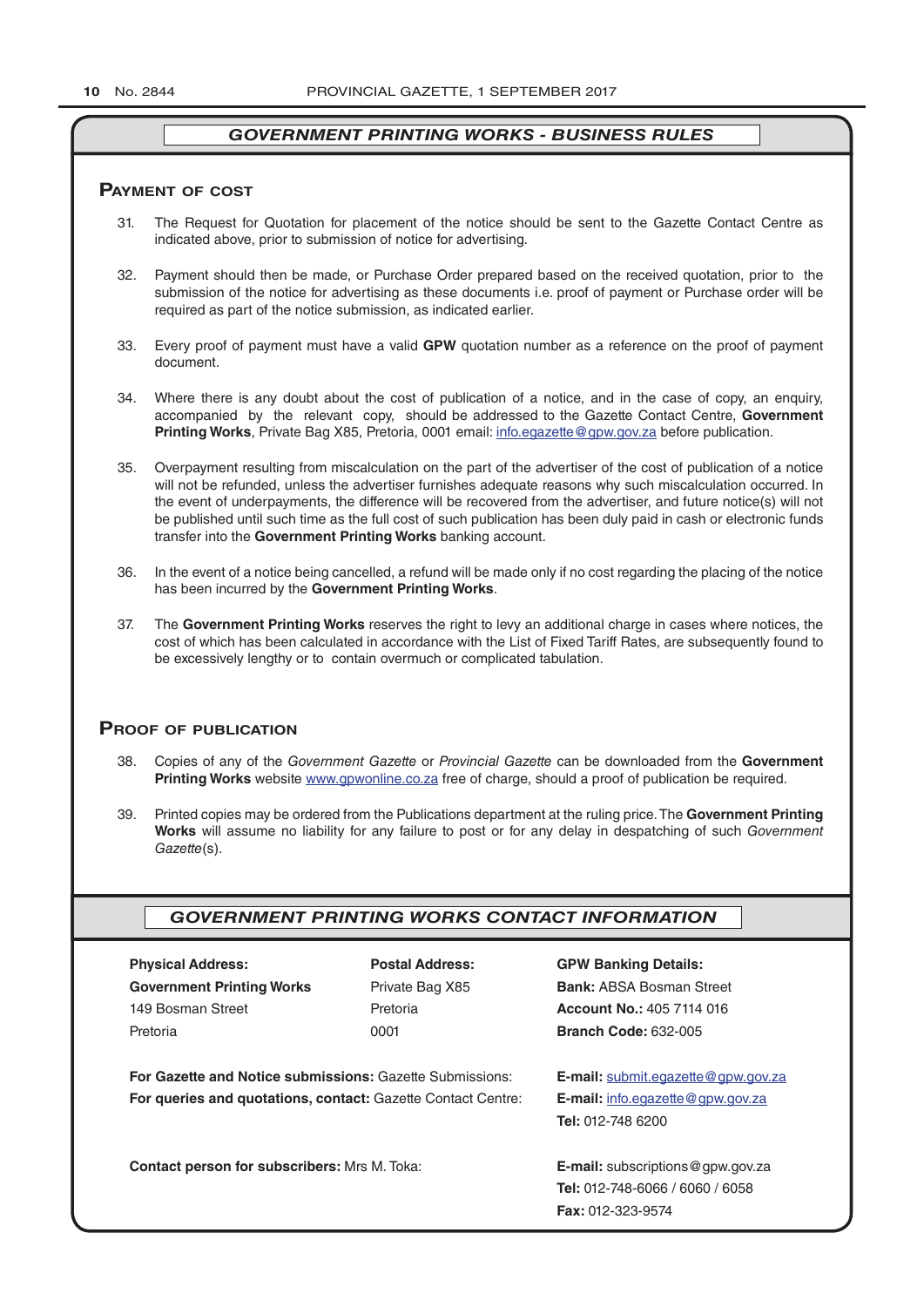# General Notices • Algemene Kennisgewings

# **NOTICE 92 OF 2017**

# **NOTICE OF APPLICATION IN TERMS OF THE GOVAN MBEKI SPATIAL PLANNING AND LAND USE MANAGEMENT BY-LAW, 2016, CHAPTER 5 AND 6**

I, Hendrik Lochner Susan (PLS079-D), of the firm Reed Geomatics Incorporated hereby give notice in terms of section 89 of the Govan Mbeki SPLUM By-Law, that I have applied to the Govan Mbeki Municipality for the following:

**Application for:** *The closure of a Public Place*

**Notification number: 62/2017**

**Property information:** Erf 1124(Park), Evander Extension 2, Registration Division I.S., Mpumalanga situated at Elias Motswaledi Street.

# **Owner information: Govan Mbeki Municipality held by Title deed: T122654/2000**

I the owner /agent hereby gives notice in terms of section 89 of the Govan Mbeki Spatial Planning and Land Use Management By-Law, of the application for the permanent closure of Erf 1124(Park).

Particulars of the application will lie for inspection during normal office hours at the Office of Manager Town and Regional Planning, Room 323 3<sup>rd</sup> floor, South Wing Municipal Buildings, for the period 30 days from **01 September 2017***.*

Objections to or representations in respect of the application must be lodged with or made in writing to the Municipal Manager at the above address within a period of 30 days from 01 September 2017*,* being **02 October 2017.**

**Name and address of applicant: Reed Geomatics Incorporated, P.O. Box 985, Secunda, 2302 Tel: 017 631 1394 Fax: 017 631 1770**

**Notice number: 62/2017**

**Publication date: 01 September 2017**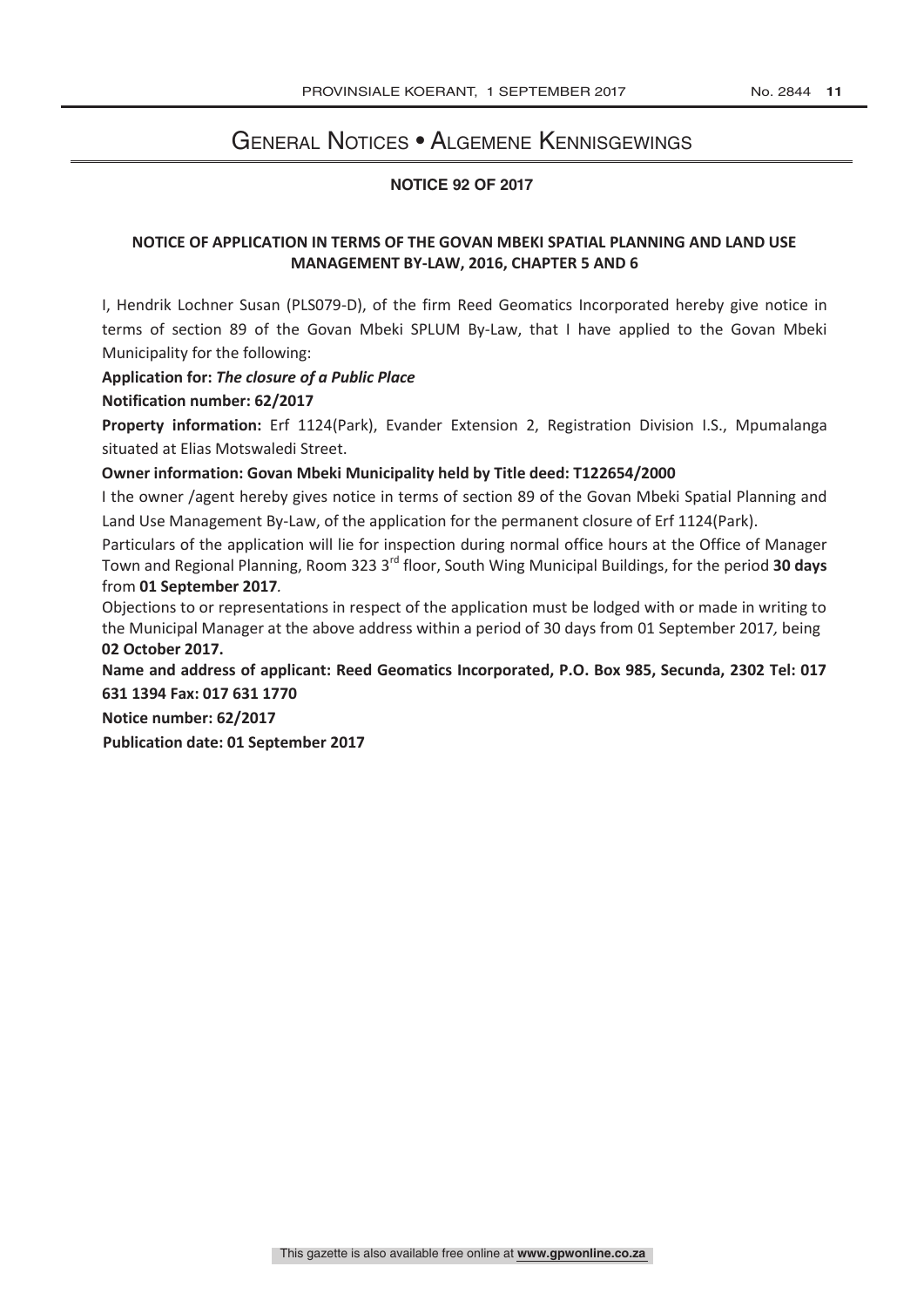#### **NOTICE 93 OF 2017**

# **NOTICE OF APPLICATION IN TERMS OF THE GOVAN MBEKI SPATIAL PLANNING AND LAND USE MANAGEMENT BY-LAW, 2016, CHAPTER 5 AND 6**

I, Hendrik Lochner Susan (PLS079-D), of the firm Reed Geomatics Incorporated hereby give notice in terms of section 89 of the Govan Mbeki SPLUM By-Law, that I have applied to the Govan Mbeki Municipality for the following:

**Application for:** *The closure of a Public Place*

#### **Notification number:** *80/2017*

**Property information:** a Portion of the Remainder of Erf 7662(Park), Secunda Extension 22, Registration Division I.S., Mpumalanga situated adjacent to Portion 9 of Erf 8263 situated at Mahogany Street Secunda Extension 22.

#### **Owner information: Govan Mbeki Municipality** held by **Title deed T7094/2009**

I the owner /agent hereby gives notice in terms of section 89 of the Govan Mbeki Spatial Planning and Land Use Management By-Law, of the application for the permanent closure of a portion of the Remainder of Erf 7662 (Park).

Particulars of the application will lie for inspection during normal office hours at the Office of Manager Town and Regional Planning, Room 323 3<sup>rd</sup> floor, South Wing Municipal Buildings, for the period 30 days from **01 September 2017***.*

Objections to or representations in respect of the application must be lodged with or made in writing to the Municipal Manager at the above address within a period of 30 days from 01 September 2017*,* being **02 October 2017***.*

**Name and address of applicant: Reed Geomatics Incorporated, P.O. Box 985, Secunda, 2302 Tel: 017** 

**631 1394 Fax: 017 631 1770**

**Notice number: 80/2017**

**Publication date: 01 September 2017**

#### **NOTICE 94 OF 2017**

#### **STEVE TSHWETE AMENDMENT SCHEME No.714 ANNEXURE NUMBER A596**

#### **NOTICE OF APPLICATION FOR THE AMENDMENT OF THE STEVE TSHWETE TOWN PLANNING SCHEME, 2004, IN TERMS OF SECTION 62(1) AND 94(1) (A) OF THE STEVE TSHWETE SPATIAL PLANNING AND LAND USE MANAGEMENT BYLAW, 2016.**

I, Fiksile Dlamini (ID 730506 0164 080) of BOULEVARD REGIONAL AND TOWN PLANNERS being the authorized agent of the registered owner of the proposed Portion 371 (a portion of Portion 365) of the Farm Middelburg Town and Townlands 287- JS hereby give notice in terms of section 94(1)(a) of the Steve Tshwete Spatial Planning and Land Use Management Bylaw, 2016, that we have applied to the Steve Tshwete Local Municipality for the amendment of the town planning scheme known as the Steve Tshwete Town Planning Scheme, 2004, for the rezoning of the abovementioned property situated south of the Middelburg Mall on the western side of Samora Machel Street (R35 road) approximately 1,6km north of the N4 highway, by rezoning the proposed portion of the property from "**Agricultural"** to "**Institutional"** for the purpose of a Hospital and ancillary uses as contained in the Annexure and subject to certain conditions as contained in the Annexure.Any objection/s or comments including the grounds for such objection/s or comments with full contact details, shall be made in writing to the Municipal Manager, PO Box 14, Middelburg 1050 within 30 days from **25 August 2017** with the last date of comments being **26 September 2017** (30 days after first date of application) in the manner as described in Section 99 of the Steve Tshwete Spatial Planning and Land Use Management Bylaw, 2016. Full particulars and plans may be inspected during normal office hours at the office of the Municipal Manager, Steve Tshwete Local Municipality, Cnr. Walter Sisulu and Wanderers Avenue, Middelburg, 1050, Tel: 013 2497000, for a period of 30 days from **25 August 2017**. Any person who cannot read or write may consult with any staff member of the office of the Senior Manager: Town Planning and Human Settlement during office hours and assistance will be given to transcribe that person's objections or comments Address of the Applicant: 4 Haakdoring Street, West Acres, Postal address P.O. Box 14319, West Acres, MBOMBELA,

Telephone no. 013 7413619 or 083 776 4466, email: fiksilelungile@gmail.com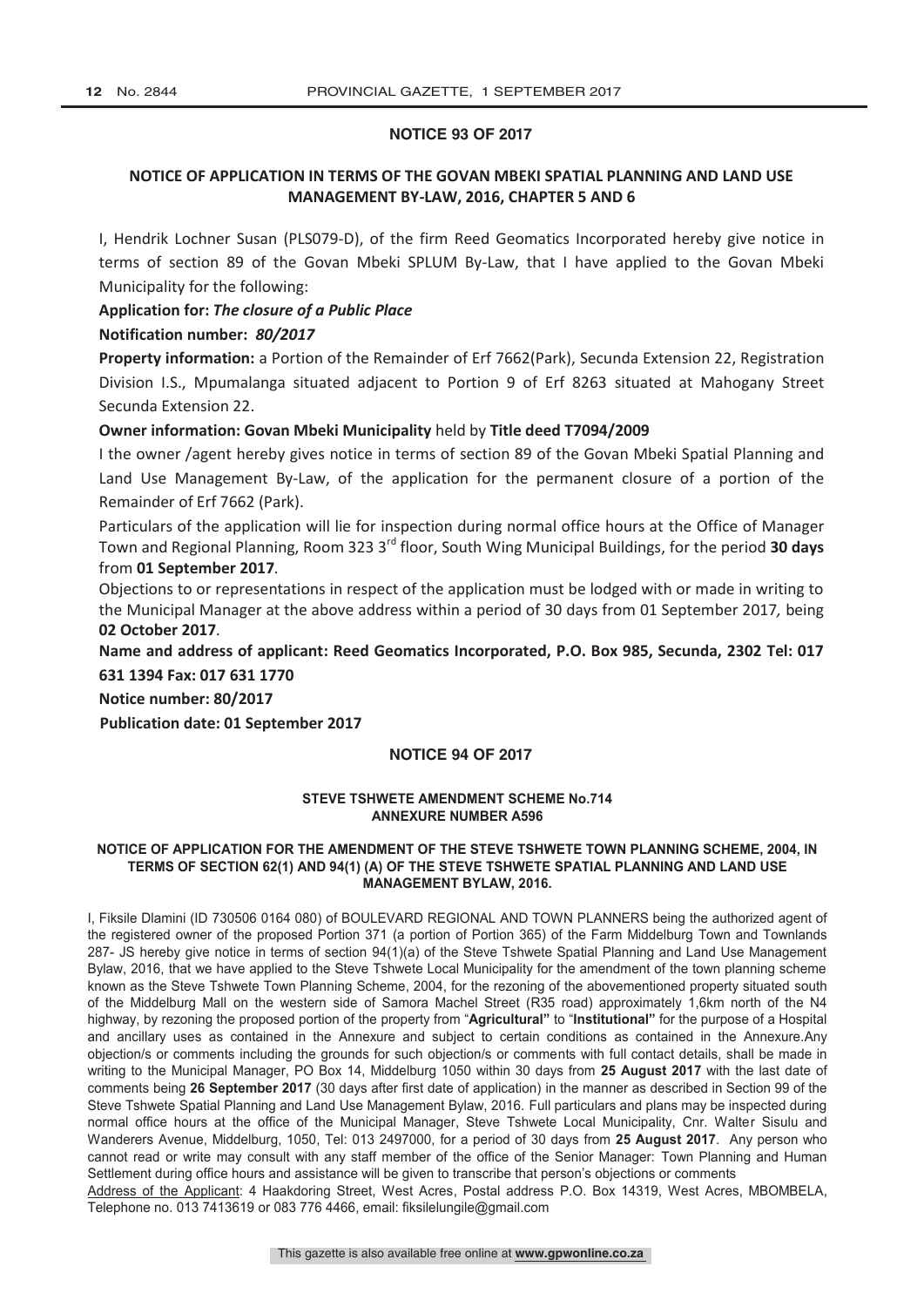#### **KENNISGEWING 94 VAN 2017**

#### **STEVE TSHWETE WYSIGINGSKEMA No. 714 BYLAAG A596**

#### **KENNISGEWING VAN DIE AANSOEK OM DIE WYSIGING VAN DIE STEVE TSHWETE DORPSBEPLANNINGSKEMA 2004, INGEVOLGE ARTIKEL 62 (1) EN 94(1)(A) VAN DIE STEVE TSHWETE RUIMTELIKE BEPLANNING EN GRONDGEBRUIKSBESTUUR BYWET, 2016.**

Ek, Fiksile Dlamini (ID 730506 0164 080) van BOULEVARD STREEKS- EN STADSBEPLANNERS, synde die gemagtigde agent van die geregistreerde eienaar van die voorgestelde Gedeelte 371 (gedeelte van Gedeelte 365) van die plaas Middelburg Dorp en Dorpsgronde 287-JS, gee hiermee ingevolge artikel 94(1)(a) van die Steve Tshwete Ruimtelike Beplanning en Grondgebruikskema, 2016 kennis dat ons by die Steve Tshwete Plaaslike Munisipaliteit aansoek gedoen het om die wysiging van die Steve Tshwete Dorpsbeplanningskema, 2004, deur die hersonering van bogenoemde voorgestelde eiendom geleë suid van Middelburg Mall aan die westelike kant van Samora Machelstraat (R35 pad) ongeveer 1,6km noord van die N4 hoofweg vanaf "**LANDBOU**" na "**INRIGTING**" vir die doel van 'n Hospitaal en aanverwante gebruike soos aangedui in die bylaag en onderworpe aan sekere voorwaardes soos uiteengesit in die bylaag. Geskrewe kommentaar of besware ten opsigte van die aansoek en die gronde van die besware of vertoë met volledige kontakbesonderhede moet skriftelik ingedien word by die Munisipale Bestuurder, Posbus 14, Middelburg, 1050 binne 30 dae vanaf **25 Augustus 2017**, waar die laaste dag van kommentare **26 September 2017** is (30 dae na eerste datum van publikasie) soos uiteengesit in Artikel 99 van die Steve Tshwete Ruimtelike Beplanning en Grondgebruikskema, 2016. Besonderhede van die aansoek lê ter insae gedurende gewone kantoorure by die kantoor van die Munisipale Bestuurder, Steve Tshwete Plaaslike Munisipaliteit, Munisipale Gebou, Hoek van Wandererslaan, Middelburg, 1050, Tel: 013 2497000, vir 'n tydperk van 30 dae vanaf **25 Augustus 2017**. Enige persoon wat nie kan lees of skryf nie mag enige personeellid van die kantoor van die Senior Bestuurder: Stadsbeplanning en Menslik e Nedersettings gedurende kantoor ure raadpleeg en bystand sal aan sodanige persoon verleen word om die beswaar of kommentaar saam te stel.

Adres van Applicant: 4 Haakdoringstraat, West Acres, Posbus 14319, West Acres, Mbombela, Tel: 013-741 3619 or 083 776 4466, email: fiksilelungile@gmail.com

#### **NOTICE 95 OF 2017**

#### **STEVE TSHWETE LOCAL MUNICIPALITY**

#### **NOTICE OF APPLICATION FOR THE SUBDIVISION OF LAND IN TERMS OF SECTION 67(1) and (2) AND SECTION 94(1) (B) OF THE STEVE TSHWETE SPATIAL PLANNING AND LAND USE MANAGEMENT BYLAW, 2016**

I Fiksile Dlamini (ID 730506 0164 080) from BOULEVARD REGIONAL AND TOWN PLANNERS being the authorised agent of the registered owner of the proposed Portion 371 (a portion of Portion 365) of the farm Middelburg Town and Townlands 287-JS hereby give notice in terms of Section 94(1) (b) of the Steve Tshwete Spatial Planning and Land use Management Bylaw 2016, that I have applied to the Steve Tshwete Local municipality for the subdivision of the property as described above. Any objection/s or comments including the grounds for such objection/s or comments with full contact details, shall be made in writing to the Municipal Manager, PO Box 14, Middelburg 1050 within 30 days from **25 August 2017** with the last date of comments being **26 September 2017** (30 days after first date of application) in the manner as described in Section 99 of the Steve Tshwete Spatial Planning and Land Use Management Bylaw, 2016. Full particulars and plans may be inspected during normal office hours at the office of the Municipal Manager, Steve Tshwete Local Municipality, Cnr. Walter Sisulu and Wanderers Avenue, Middelburg, 1050, Tel: 013 2497000, for a period of 30 days from **25 August 2017**. Any person who cannot read or write may consult with any staff member of the office of the Senior Manager: Town Planning and Human Settlement during office hours and assistance will be given to transcribe that person's objections or comments

Address of the Applicant: 4 Haakdoring Street, West Acres, Postal address P.O. Box 14319, West Acres, MBOMBELA, Telephone no. 013 7413619 or 083 776 4466, email: fiksilelungile@gmail.com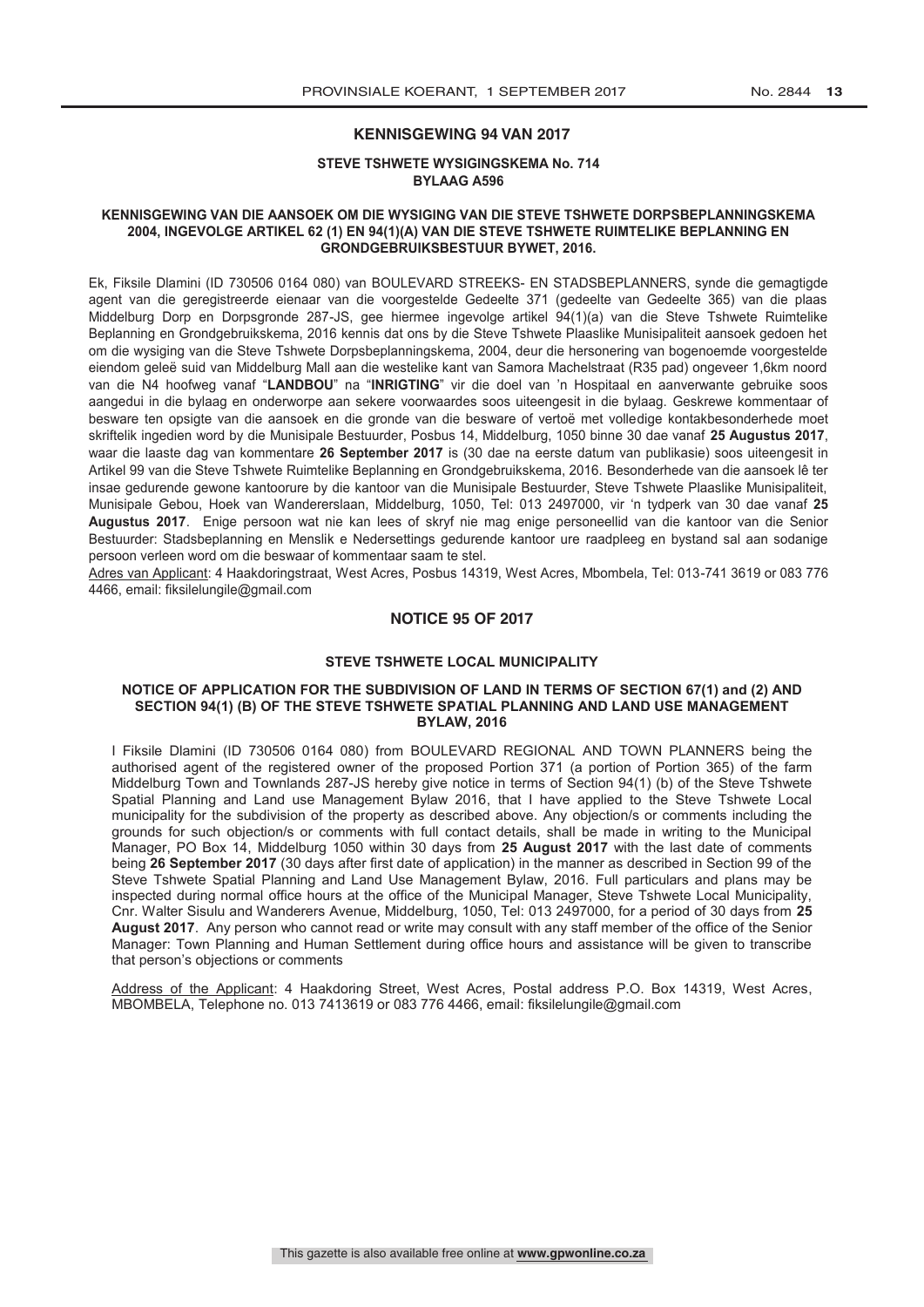#### **KENNISGEWING 95 VAN 2017<br>
Address of the Applicant: 4 Haakons** P.O. Box 14319, West Acres, P.O. Box 14319, West Acres, Postal and Acres, P **MENNISGEWING 33 YAN ZUTT**

#### **STEVE TSHWETE PLAASLIKE MUNISIPALITEIT**

#### **KENNISGEWING VAN DIE AANSOEK OM DIE ONDERVERDELING VAN GROND IN TERME VAN ARTIKEL 67(1) EN (2) EN ARTIKEL 94(1) (B) VAN DIE STEVE TSHWETE RUIMTELIKE BEPLANNING EN GRONDGEBRUIKSBESTUUR BYWET, 2016.**

Ek, Fiksile Dlamini (ID 730506 0164 080) van BOULEVARD STREEKS- EN STADSBEPLANNERS, synde die gemagtigde agent van die geregistreerde eienaar van die voorgestelde Gedeelte 371 (gedeelte van Gedeelte 365) van die plaas Middelburg Dorp en Dorpsgronde 287-JS, gee hiermee ingevolge artikel 94(1)(b) van die Steve Tshwete Ruimtelike Beplanning en Grondgebruikskema, 2016 kennis dat ek by die Steve Tshwete Plaaslike Munisipaliteit aansoek gedoen het vir die onderverdeling van die eiendom soos beskryf hierbo. Geskrewe kommentaar of besware ten opsigte van die aansoek en die gronde van die besware of vertoë met volledige kontakbesonderhede moet skriftelik ingedien word by die Munisipale Bestuurder, Posbus 14, Middelburg, 1050 binne 30 dae vanaf **25 Augustus 2017**, waar die laaste dag van kommentare **26 September 2017** is (30 dae na eerste datum van publikasie) soos uiteengesit in Artikel 99 van die Steve Tshwete Ruimtelike Beplanning en Grondgebruikskema, 2016. Besonderhede van die aansoek lê ter insae gedurende gewone kantoorure by die kantoor van die Munisipale Bestuurder, Steve Tshwete Plaaslike Munisipaliteit, Munisipale Gebou, Hoek van Wandererslaan, Middelburg, 1050, Tel: 013 2497000, vir 'n tydperk van 30 dae vanaf **25 Augustus 2017**. Enige persoon wat nie kan lees of skryf nie mag enige personeellid van die kantoor van die Senior Bestuurder: Stadsbeplanning en Menslik e Nedersettings gedurende kantoor ure raadpleeg en bystand sal aan sodanige persoon verleen word om die beswaar of kommentaar saam te stel.

Adres van Applicant: 4 Haakdoringstraat, West Acres, Posbus 14319, West Acres, Mbombela, Tel: 013-741 3619 or 083 776 4466, email: fiksilelungile@gmail.com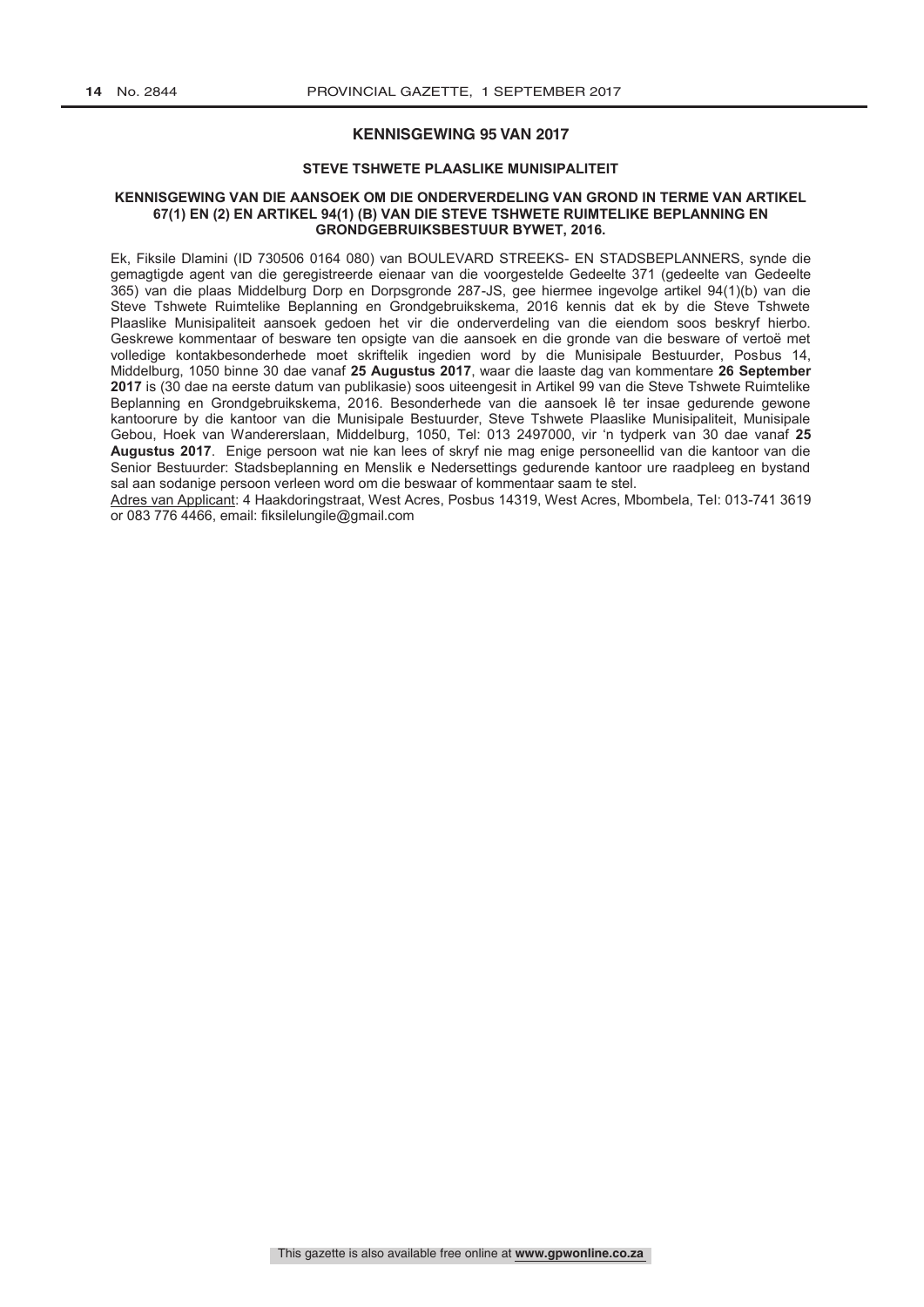# Provincial Notices • Provinsiale Kennisgewings

# **PROVINCIAL NOTICE 99 OF 2017**

# **STEVE TSHWETE AMENDMENT SCHEME No. 633**

# **NOTICE OF APPLICATION FOR THE AMENDMENT OF THE STEVE TSHWETE TOWN PLANNING SCHEME, 2004, IN TERMS OF SECTION 62(1) AND 94(1) (A) OF THE STEVE TSHWETE SPATIAL PLANNING AND LAND USE MANAGEMENT BYLAW, 2016.**

I/we **Izwe Libanzi Development Consultants Planners**, being the authorized agent of the registered owner of **a portion of Erf 3717 Kwazamokuhle extension 05** hereby give notice in terms of section 94(1)(a) of the Steve Tshwete Spatial Planning and Land Use Management Bylaw, 2016, that I have applied to the Steve Tshwete Local Municipality for the amendment of the town planning scheme known as the Steve Tshwete Town Planning Scheme, 2004, for the rezoning of the abovementioned property situated at **a portion of Erf 3717 Kwazamokuhle extension 05**, by rezoning the property from **Public Open Space** to **Business 1** subject to certain conditions.

Any objection/s or comments including the grounds for such objection/s or comments with full contact details, shall be made in writing to the Municipal Manager, PO Box 14, Middelburg 1050 within 21 days from **25 August 2017**

Full particulars and plans may be inspected during normal office hours at the office of the Municipal Manager, Steve Tshwete Local Municipality, Cnr. Walter Sisulu and Wanderers Avenue, Middelburg, 1050, Tel: 013 2497000, for a period of 21 days from **25 August 2017**

# Address of the applicant: **Izwe Libanzi Development Consultants Planners**

P. O. Box 114, Ekangala 1021

Telephone no : **079 764 7239 Fax: (086) 273 1398**

25–1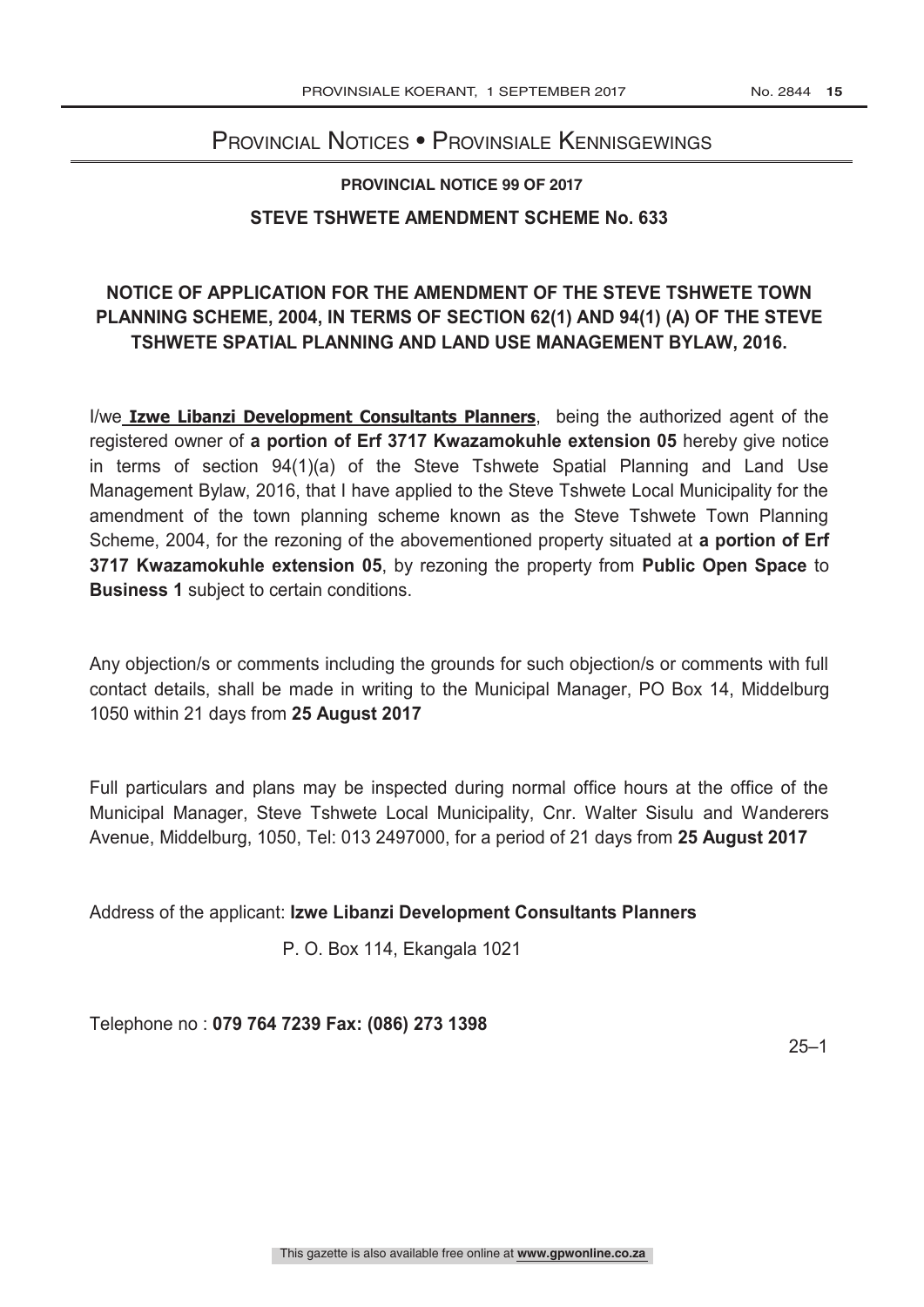#### **PROVINSIALE KENNISGEWING 99 VAN 2017**

### **STEVE TSHWETE WYSIGINGSKEMA No. 633**

# **KENNISGEWING VAN DIE AANSOEK OM DIE WYSIGING VAN DIE STEVE TSHWETE DORPSBEPLANNINGSKEMA, 2004, INGEVOLGE ARTIKEL 62(1) EN 94(1) VAN DIE RUIMTELIKE BEPLANNING EN GROND GEBRUIK WET VERONDERING, 2016.**

Ek, **Izwe Libanzi Development Consultants Planners** , synde die gemagtigde agent van die geregistreerde eienaar van **'N GEDEELTE VAN Erf 3717 KWAZAMOKHUHLE EXTENSION 05,** gee hiermee ingevolge artikel 62(1) en 94(1) van, Die Ruimtelike Beplanning En Grond Gebruik Wet Verondering, 2016. Kennis dat ons by Steve Tshwete Plaaslike Munisipaliteit aansoek gedoen het om die wysiging van Steve Tshwete Dorpsbeplanningskema, 2004, hersonering van die bogenoemde eiendom geleë te **'N Gedeelte Van Erf 3717 Kwazamokhuhle Extension 05,** vanaf **Openbare Oop Ruimte** na **Besigheid 1**, onderworpe aan sekere voorwaardes.

Besonderhede van die aansoek lê ter insae gedurende gewone kantoorure by die kantoor van die munisipale bestuurder, Steve Tshwete plaaslike munisipaliteit, munisipale gebou, wandererslaan, Middelburg, 1050, vir 'n tydperk van 21 dae vanaf **25 August 2017**

Besware of vertoë ten opsigte van die aansoek moet binne 'n tydperk van 21 dae vanaf **25 August 2017**, skriftelik by of tot die Munisipale Bestuurder by bovermelde adres of by Posbus 14, Middelburg, 1050, ingedien of gerig word.

# Applikant: **Izwe Libanzi Development Consultants Planners**

P. O. Box 114, Ekangala 1021

Tel: **079 764 7239 Fax: (086) 273 1398**

25–1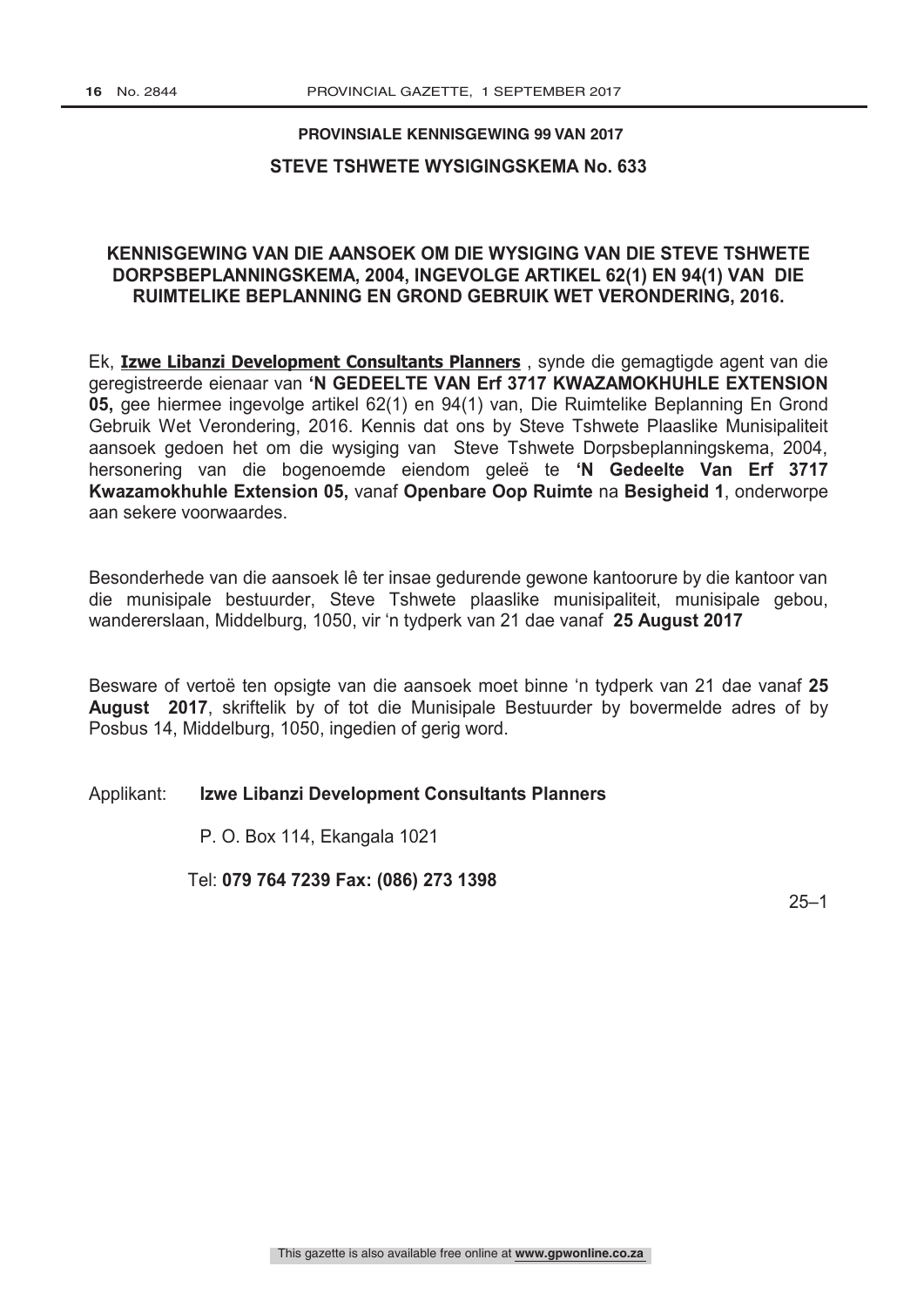# **PROVINCIAL NOTICE 102 OF 2017**

# **STEVE TSHWETE AMENDMENT SCHEME No. 633**

# **NOTICE OF APPLICATION FOR THE AMENDMENT OF THE STEVE TSHWETE TOWN PLANNING SCHEME, 2004, IN TERMS OF SECTION 62(1) AND 94(1) (A) OF THE STEVE TSHWETE SPATIAL PLANNING AND LAND USE MANAGEMENT BYLAW, 2016.**

I/we **Izwe Libanzi Development Consultants Planners**, being the authorized agent of the registered owner of **a portion of Erf 3717 Kwazamokuhle extension 05** hereby give notice in terms of section 94(1)(a) of the Steve Tshwete Spatial Planning and Land Use Management Bylaw, 2016, that I have applied to the Steve Tshwete Local Municipality for the amendment of the town planning scheme known as the Steve Tshwete Town Planning Scheme, 2004, for the rezoning of the abovementioned property situated at **a portion of Erf 3717 Kwazamokuhle extension 05**, by rezoning the property from **Public Open Space** to **Business 1** subject to certain conditions.

Any objection/s or comments including the grounds for such objection/s or comments with full contact details, shall be made in writing to the Municipal Manager, PO Box 14, Middelburg 1050 within 30 days from **25 August 2017**

Full particulars and plans may be inspected during normal office hours at the office of the Municipal Manager, Steve Tshwete Local Municipality, Cnr. Walter Sisulu and Wanderers Avenue, Middelburg, 1050, Tel: 013 2497000, for a period of 30 days from **25 August 2017**

Address of the applicant: **Izwe Libanzi Development Consultants Planners** 

P. O. Box 114, Ekangala 1021

Telephone no : **079 764 7239 Fax: (086) 273 1398**

25-1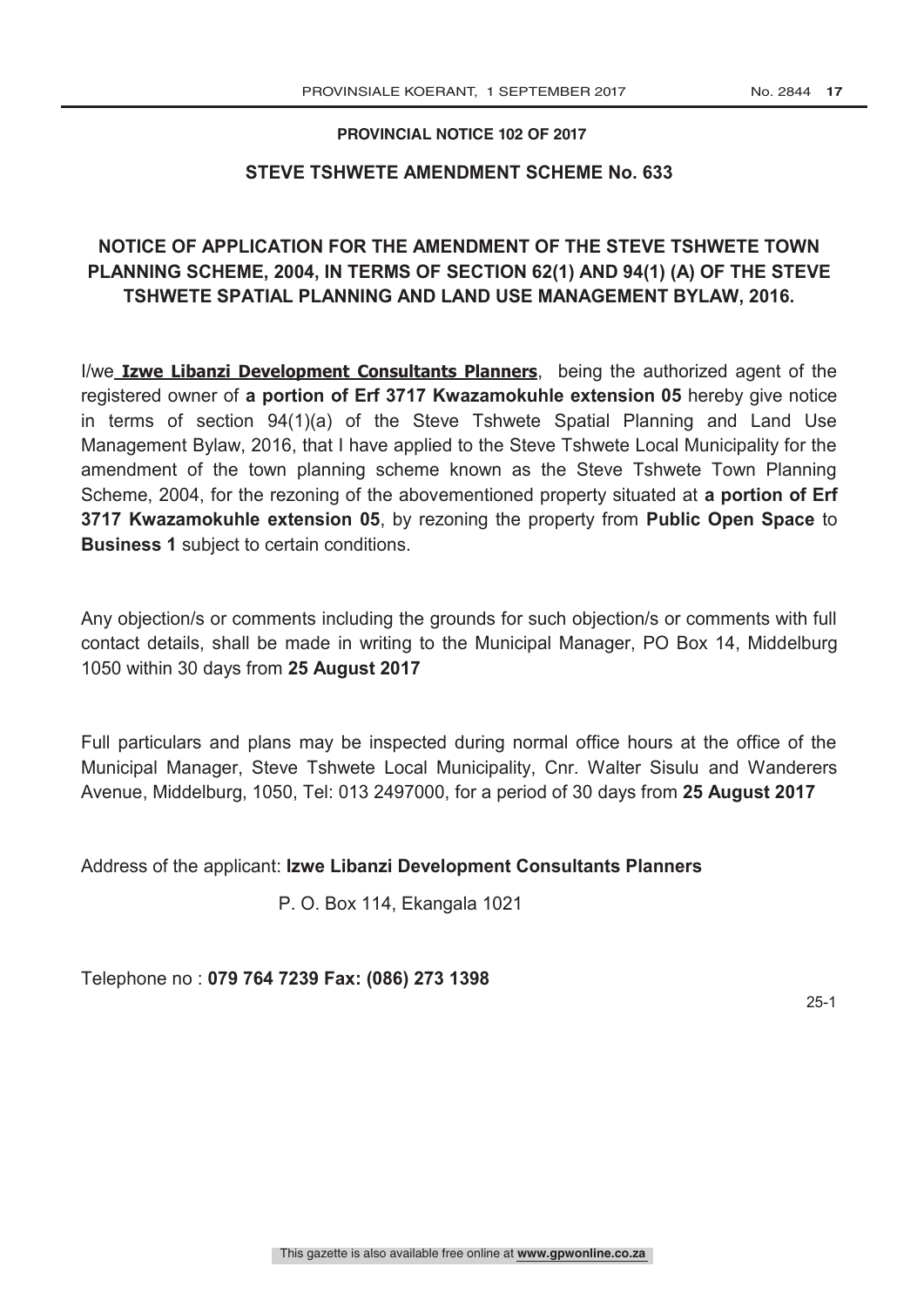#### **PROVINSIALE KENNISGEWING 102 VAN 2017**

# **STEVE TSHWETE WYSIGINGSKEMA No. 633**

# **KENNISGEWING VAN DIE AANSOEK OM DIE WYSIGING VAN DIE STEVE TSHWETE DORPSBEPLANNINGSKEMA, 2004, INGEVOLGE ARTIKEL 62(1) EN 94(1) VAN DIE RUIMTELIKE BEPLANNING EN GROND GEBRUIK WET VERONDERING, 2016.**

Ek, **Izwe Libanzi Development Consultants Planners** , synde die gemagtigde agent van die geregistreerde eienaar van **'N GEDEELTE VAN Erf 3717 KWAZAMOKHUHLE EXTENSION 05,** gee hiermee ingevolge artikel 62(1) en 94(1) van, Die Ruimtelike Beplanning En Grond Gebruik Wet Verondering, 2016. Kennis dat ons by Steve Tshwete Plaaslike Munisipaliteit aansoek gedoen het om die wysiging van Steve Tshwete Dorpsbeplanningskema, 2004, hersonering van die bogenoemde eiendom geleë te **'N Gedeelte Van Erf 3717 Kwazamokhuhle Extension 05,** vanaf **Openbare Oop Ruimte** na **Besigheid 1**, onderworpe aan sekere voorwaardes.

Besonderhede van die aansoek lê ter insae gedurende gewone kantoorure by die kantoor van die munisipale bestuurder, Steve Tshwete plaaslike munisipaliteit, munisipale gebou, wandererslaan, Middelburg, 1050, vir 'n tydperk van 30 dae vanaf **25 August 2017**

Besware of vertoë ten opsigte van die aansoek moet binne 'n tydperk van 30 dae vanaf **25 August 2017**, skriftelik by of tot die Munisipale Bestuurder by bovermelde adres of by Posbus 14, Middelburg, 1050, ingedien of gerig word.

# Applikant: **Izwe Libanzi Development Consultants Planners**

P. O. Box 114, Ekangala 1021

Tel: **079 764 7239 Fax: (086) 273 1398** 

25-1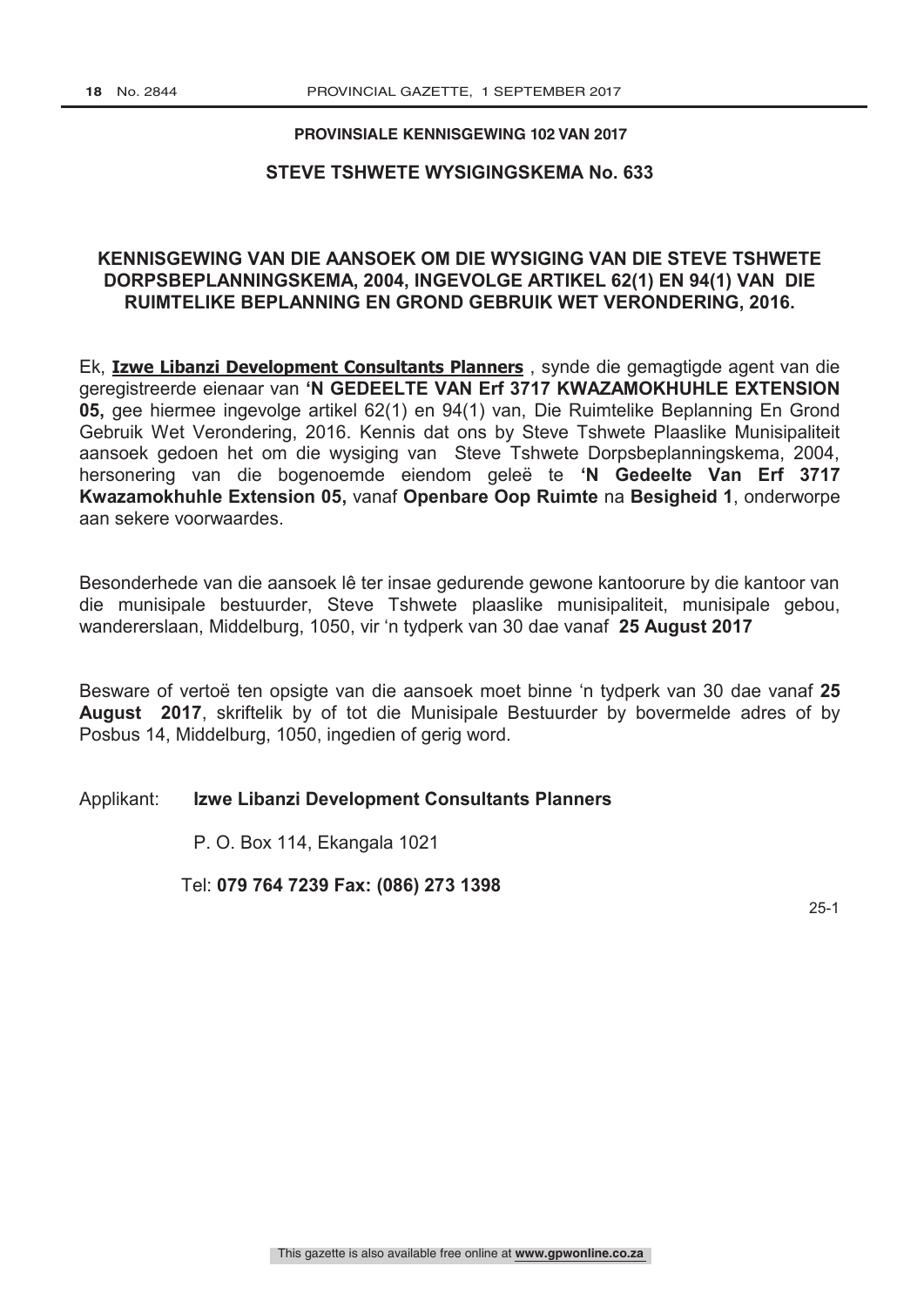# Local Authority Notices • Plaaslike Owerheids Kennisgewings

#### **LOCAL AUTHORITY NOTICE 90 OF 2017**

#### VICTOR KHANYE LOCAL MUNICIPALITY DELMAS AMENDMENT SCHEME 148/2007

It is hereby notified in terms of the provisions of Section 66 of the Victor Khanye Local Municipality By-laws on Spatial Planning and Land Use Management, 2015, that the Victor Khanye Local Municipality have approved the amendment of the Delmas Town Planning Scheme, 2007, for the rezoning of Holding 267 Modder East Orchards Agricultural Holdings from "Commercial Agriculture" to "Special", for a tyre fitment centre, inclusive of subservient and related offices, workshop and a dwelling unit for the owner, subject to certain restrictive conditions.

Map 3 and the scheme clauses of the amendment schemes are filed with the Municipal Manager of the Victor Khanye Local Municipality and the Department of Co-Operative Governance and Traditional Affairs, Nelspruit.

This amendment scheme is known as Delmas Amendment Scheme 148/2007 and shall come into operation on date of publication of this notice.

MJ MAHLANGU, Municipal Manager, Victor Khanye Local Municipality, PO Box 6, Delmas, 2210 (Ref HS2597)

#### **LOCAL AUTHORITY NOTICE 91 OF 2017**

#### VICTOR KHANYE LOCAL MUNICIPALITY DELMAS AMENDMENT SCHEME 89/2007

It is hereby notified in terms of the provisions of section 57(1) of the Town Planning and Townships Ordinance, 1986 (Ordinance 15 of 1986) that the Victor Khanye Local Municipality have approved the amendment of the Delmas Town Planning Scheme, 2007, by the rezoning of Erf 286, Eloff from "Residential 1" to "Residential 2" at a density of 75 units/ha, subject to certain restrictive measures.

Map 3 and the scheme clauses of the amendment schemes are filed with the Municipal Manager of the Victor Khanye Local Municipality and the Department of Co-Operative Governance and Traditional Affairs, Nelspruit.

This amendment scheme is known as Delmas Amendment Scheme 89/2007 and shall come into operation on date of publication of this notice.

MJ Mahlangu, Municipal Manager, Victor Khanye Local Municipality, PO Box 6, DELMAS, 2210, (Ref HS 2181)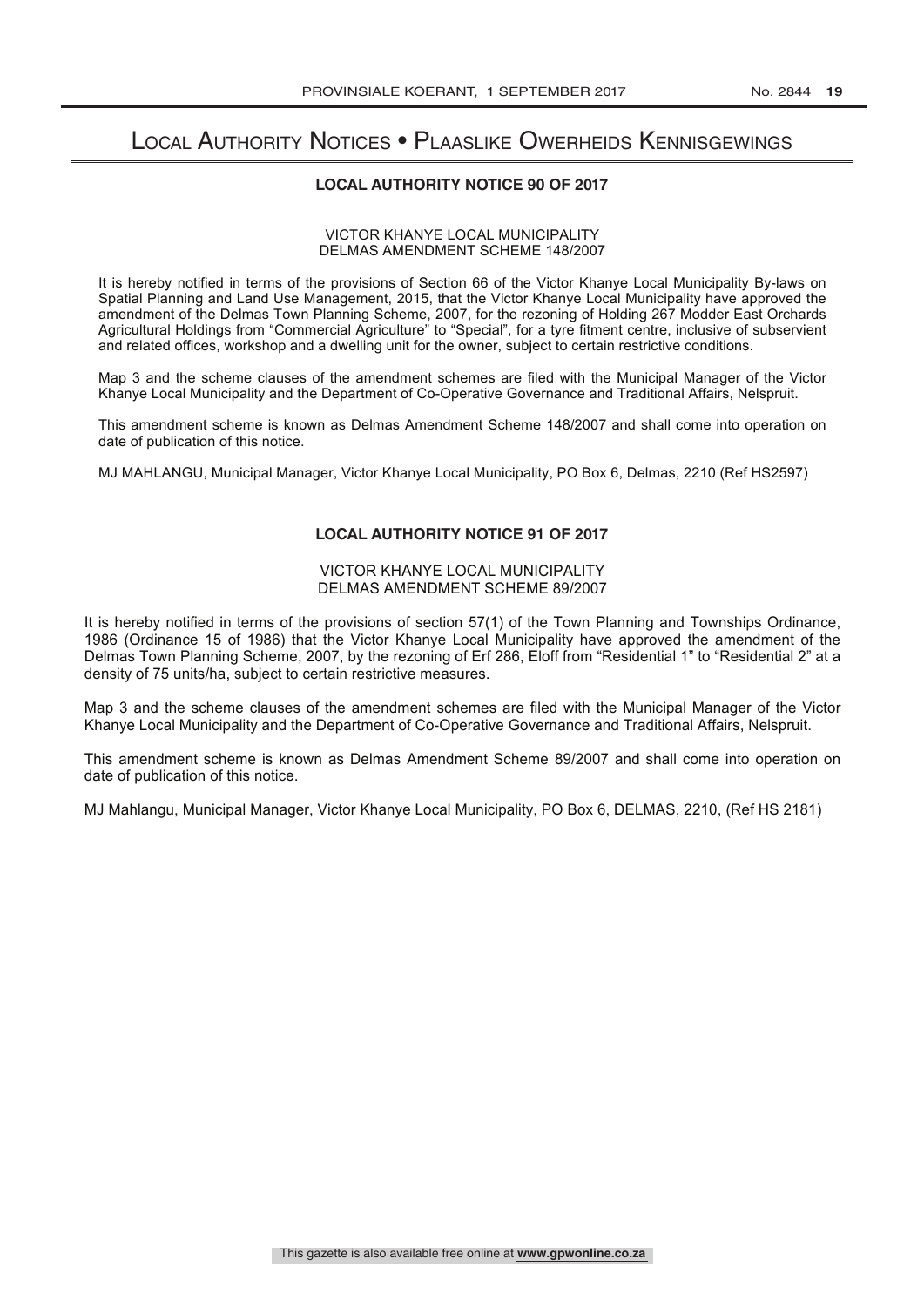#### **LOCAL AUTHORITY NOTICE 92 OF 2017**

#### **NELSPRUIT AMENDMENT SCHEME 2002**

It is hereby notified in terms of Section 50 of the Mbombela By-law on Spatial Planning and Land Use Management, 2015, that the City of Mbombela has approved an amendment of the Nelspruit Town Planning Scheme, 1989, by the rezoning of Portion 175 of the farm Maggiesdal 456 JT, from "Undetermined" to "Special" for a place of Public Worship, with subservient and related uses as detailed in the applicable Annexure.

Copies of the amendment scheme are filed with the Municipal Manager, Civic Centre, Nel Street, Mbombela, and are open for inspection at all reasonable times. This amendment scheme shall come into operation on date of publication hereof.

**N DIAMOND ACTING MUNICIPAL MANAGER**

City of Mbombela P O Box 45 NELSPRUIT 1200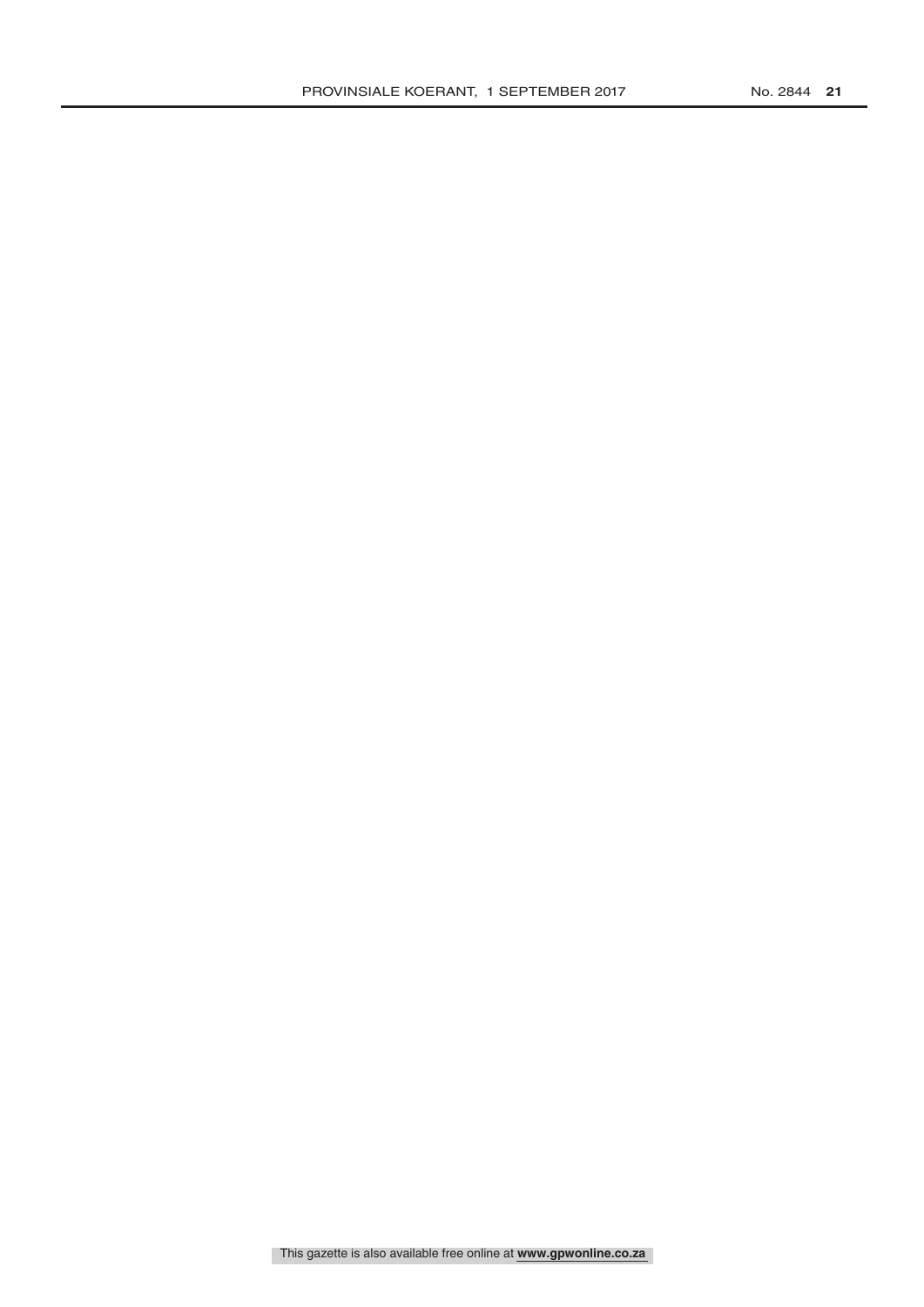This gazette is also available free online at **www.gpwonline.co.za**